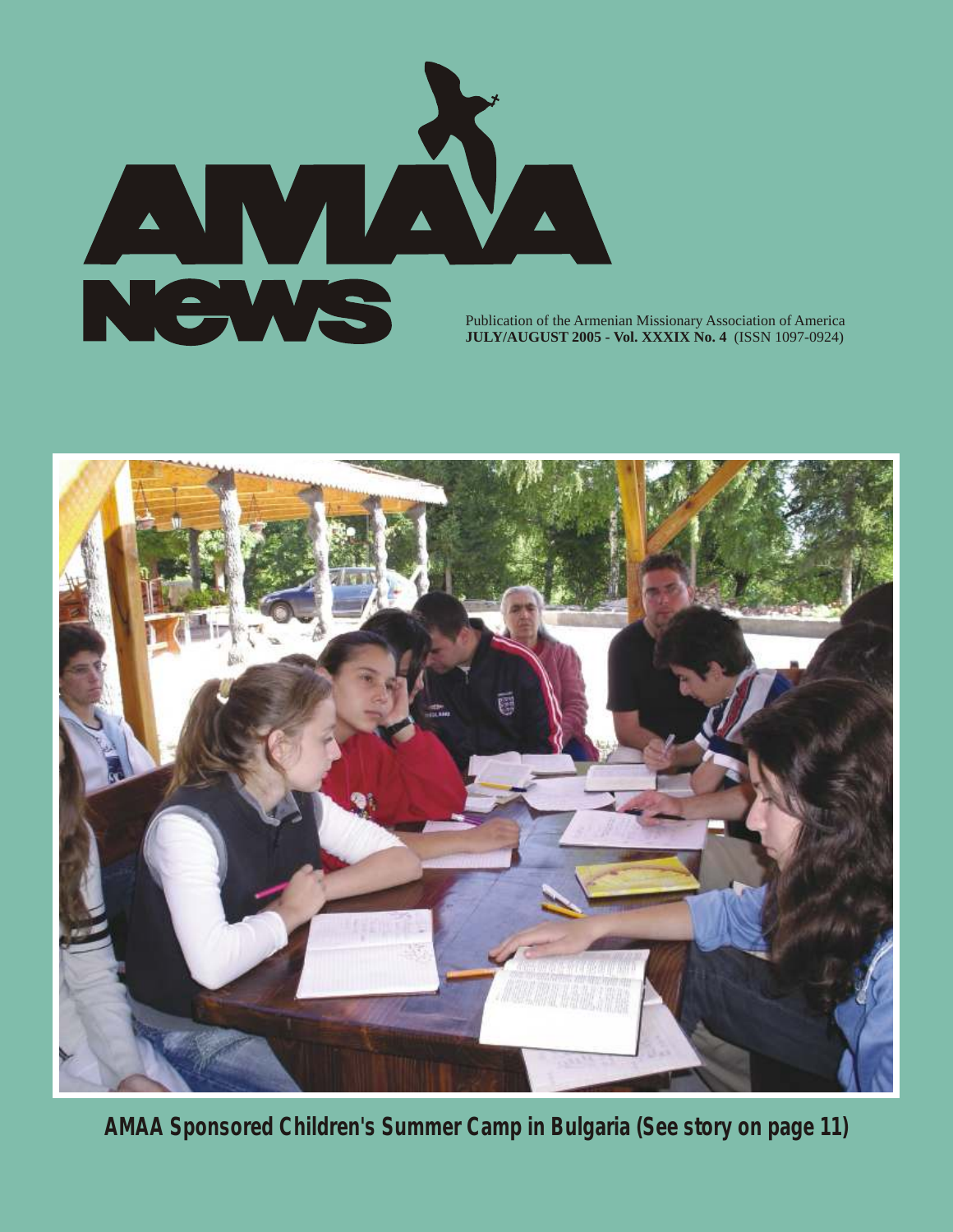# **E D I T O R I A L M E S S A G E**

# **Visit to our Homeland**

### **Andrew Torigian**



**AMAA NEWS**

is a publication of the Armenian Missionary Association of America, 31 West Century Road, Paramus, NJ 07652. Tel. (201) 265-2607; Fax (201) 265-6015 E-Mail: amaa@amaa.org Website: www.amaa.org The AMAA is a Tax Exempt, not for profit organization under IRS Code Section 501(c)(3)

Andrew Torigian, Executive Director Dikran Youmshakian, Administrative Director

### **OFFICERS**

H. Steven Aharonian, M.D. President John Cherkezian, Vice President Peter Kougasian, Esq., Vice President Harry Dulgarian, Recording Secretary Gary Phillips, Esq. Recording Secretary Eileen Chopourian Stephey, Ph.D. Recording Secretary Aram R. Minnetian, Treasurer David Hekemian, Assistant Treasurer

### **EDITORIAL BOARD**

Andrew Torigian, Editor Louisa Janbazian, Associate Editor, Layout & Design Dikran Youmshakian, Advisor

#### **CHANGE OF ADDRESS**

In order to keep our mailing list up to date, please send all corrections, along with the old address to: AMAA NEWS, 31 W. Century Rd., Paramus, NJ 07652 E-mail: amaanews@amaa.org

**PRINTING** Printsolutions, Englewood, NJ (201) 567-9622

> **COVER PICTURE** Summer Camp - Bulgaria

*"You visit the earth and water it, you greatly enrich it; the river of God is full of water; you provide the people with grain, for so you have prepared it."* **(Psalm 65:9)**

In June, AMAA Board members, families, and supporters got of Armenia to observe our AMAA projects in the motherland. n June, AMAA Board members, families, and supporters got together for a tour

For those who came, it was an extremely rewarding trip. Not only did they see what has been accomplished by the AMAA in spreading the Gospel in Armenia, and in supporting humanitarian programs, but also they came to the realization that the work done has been monumental over the span of 17 years in expressing the love of Christ through words and deeds.

Immediately after the 1988 earthquake, the AMAA did its utmost to ease the pain of our Armenia brothers and sisters. By providing food, medication, and clothing, it extended as much help as possible to provide for the needs of the people.

The group, in its tour, visited the AMAA Camp "Sheen" Shoghig which, along with the AMAA Camp Bedrosian in Shushi, Karabagh, and the 69 day camps, provide more than 10,000 children with enjoyment, fresh air and Christian education.

The AMAA has always put education in the forefront of its ministries and supports the Evangelical Theological Academy of Armenia and the Khoren and Shoushanig Avedisian Primary School. Perhaps one of the most moving events of our visit was the graduation of the fourth grade of the AMAA Khoren and Shoushanig Avedisian Armenian Evangelical School. The students are extremely bright and motivated, gave recitations of what they had learned and performed a series of Armenian dances that were truly authentic. It brought smiles and warm emotions to all of us as we watched them proudly graduate. With tears of joy in his eyes, Edward Avedisian, the benefactor of the school, praised the students and the principal and the staff for the marvelous work they had accomplished.

We were also privileged to attend and participate in the commencement exercises of 150 seminary students who graduated from the Evangelical Theological Academy of Armenia.

Several of us had the good fortune to meet the child we are sponsoring under the AMAA orphan and needy child program. Needless to say, meeting a child you are supporting is very emotional, and all those who did meet one of these children took pictures and spent time together as a family. The AMAA currently supports 2,826 orphans and needy children and their families. It's also gratifying to know that these children receive free medical check-ups in one of the AMAA Clinics in Yerevan, Spitak or Vanadzor. They also receive free dental treatment.

Christian Education is an inseparable part of child rearing. The AMAA Christian Education Program reaches out to thousands of children throughout Armenia and Karabagh. They educate the children based on the teachings of the Bible to enable them to personally know Jesus Christ as their Savior. The children are encouraged to live a life worthy of Him and, as they grow, perhaps one day become leaders of our churches and country.

For those who wish to donate for any of the AMAA's projects, please send your tax-deductible contribution in the attached envelope.  $\Box$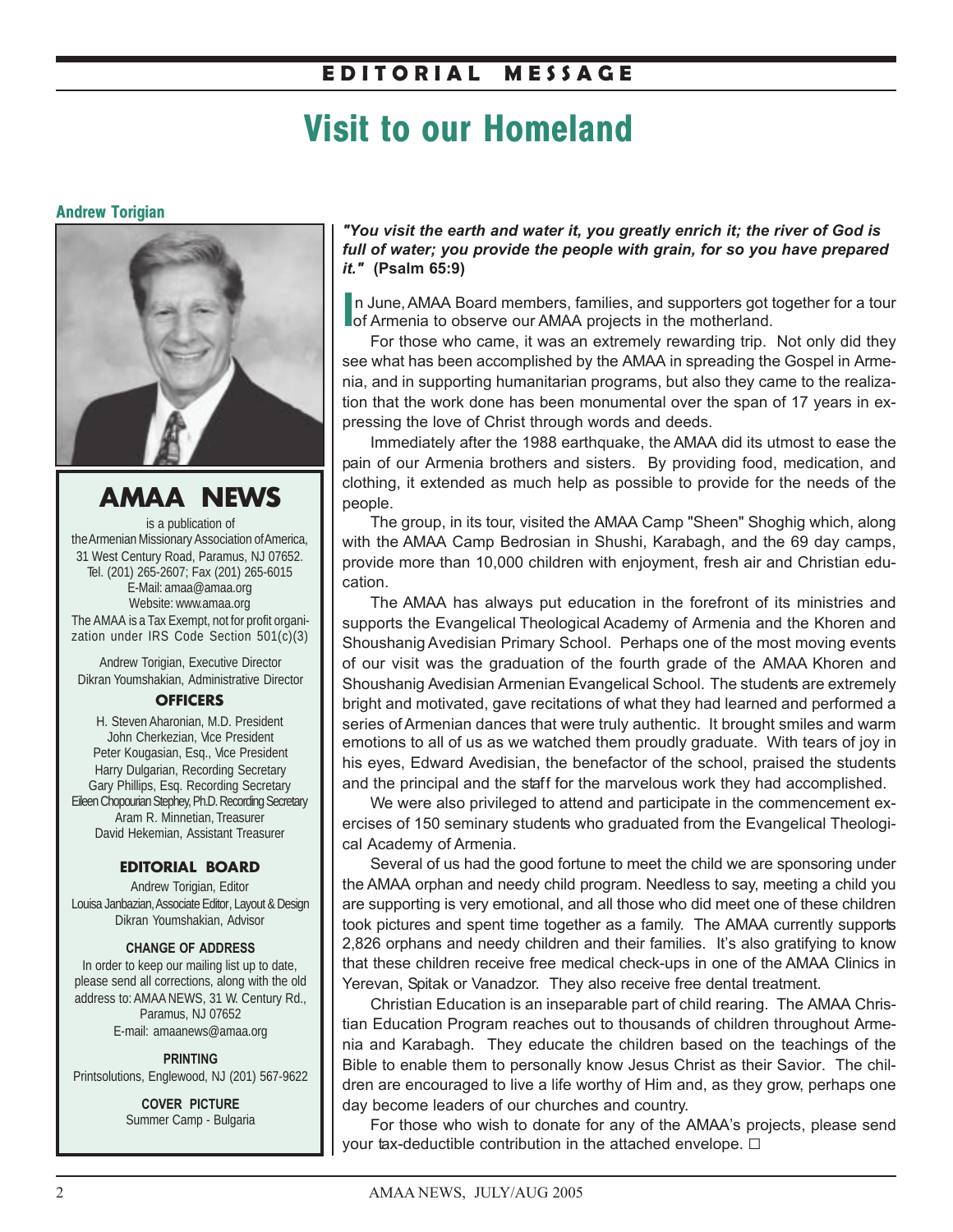# **M E S S A G E**

# *159th Anniversary of the Armenian Evangelical Church – July 1, 1846* **Imperative For Evangelism**

*"I am not ashamed of the gospel, because it is the power of God for the salvation of everyone who believes..."* Romans 1: 16

### **Rev. Barkev N. Darakjian**

In the history of the Christian church many<br>
renowned theologians and theological n the history of the Christian church many movements have had Paul's Letter to the Romans as their source of inspiration and guidance. This letter was written from the city of Corinth most likely in 57 or 59 A.D.. Paul's itinerary had already covered the important towns and cities in the East. He had a great desire to travel to Spain and to make a stopover in Rome, the capital city of the Roman Empire, to visit the church there, which was not founded by him. Paul did not have the chance to fulfill his desire to travel on his own, but he was taken there as a prisoner. It is most likely that he wrote this letter in order that the church in Rome will have some knowledge of him and his profession of the New Faith. However, Paul's Letter to the Romans turned into a systematic manifesto on the essentials of the Christian faith and practice. St. Augustine of Hippo (354 – 430), Martin Luther (1483 – 1546), John Calvin (1509 – 1564) and Karl Barth  $(1886 - 1968)$  are only a few of those great and epoch-making theologians and reformers whose lives and teachings were deeply impacted by the content of this letter.

### **A. The Gospel That The Apostle Paul Professed And Taught**

The word euaggelion means 'gospel' or 'good news', which is, according to William Barclay, "so specifically and characteristically a Christian word that it has not had a long history outside the New Testament". It reveals and proclaims the saving power of the life, death, and resurrection of Jesus Christ to all those who believe in him. For the Apostle Paul "the gospel is the power of God for the salvation of everyone who believes." This salvation is the liberation of man from the fetters of sin and death. God's saving power is imparted to man as grace through the love of Jesus Christ, a love that he revealed by shedding his blood on the cross. In other words, the sinner receives the righteousness of God as grace by believing and trusting in His Son, Jesus Christ. In almost all his letters Paul emphasizes the power of this gospel and discredits the efficacy of the law and good works for man's salvation.

It is this gospel which the Apostle Paul proclaims emphatically, and it is this gospel that he refers to in his letter to the church in Rome, saying "I am not ashamed of the gospel, because it is the power of God for salvation...". Furthermore, it is this gospel that Paul stands by in his letter to the church in Corinth where he says, "Yet when I preach the gospel, I cannot boast, for I am compelled to preach. Woe to me if I do not preach the gospel!" (1 Cor. 9:16). The Apostle was very confident of his belief that the preaching of this gospel was most imperative.

### **B. Evangelism is Imperative For the Armenian Evangelical Church**

Our time does not allow us to even briefly narrate the story of the Armenian Evangelical Church. During the last 50 years, thanks to our Armenian Evangelical historians and publishers, many books have been published on this subject both in Armenian and in English. One phenomenon that has a direct bearing on our sermon is that the Armenian Evangelical Movement of the 19th century and evangelism have advanced concurrently and have had a parallel history. Actually, the Armenian Evangelical Church is a product of evangelism; furthermore, evangelism is the raison-d'etre, and the sole justification for the existence of the Armenian Evangelical Church. As regards to her concept of the gospel, both the revealed Living and the written Words of God have become her sources of inspiration and conviction. Similar to the great reformers of the 16th century, the pioneers of the Armenian religious reform movement made great use of Paul's letter to the Romans that affected the development of their theological thought and life-style.

The seeds of the Armenian Evangelical Movement were first sown in the 1830s, in an Armenian theological seminary located on the grounds of the Armenian Patriarchate in Istanbul, Turkey. The Principal of this seminary, Krikor Peshtimaljian, who was a renowned biblical scholar, conducted a

Bible-study class for the illumination of the minds of his students. Nobody in those days suspected that these out of class time



studies would fire the minds of some students with a spirit of evangelism. Enlightened and empowered by the truth of the gospel, those students got organized under the name of Society For Piety, or Haygazounian Society, their sole purpose being evangelizing their people. We cannot go into the reasons, or the circumstances that forced the members of this society to be converted into a separate church on July 1, 1846. However, it is very important for us to know that both the members of the Society For Piety, and later, the Armenian Evangelical Church felt that the only justification for their existence as a separate church was their obedience to the last commission of our Lord to his disciples, "Therefore go and make disciples of all nations, baptizing them in the name of the Father and of the Son and of the Holy Spirit, and teaching them to obey everything I have commanded you" (Matthew 28: 19,20). The Bible Societies, Russian, British, and American, were instrumental and a great help in providing them with Bibles in Armeno-Turkish, Classical Armenian (krapar), and in vernacular (ashkharhapar) languages. In addition, the American missionaries provided them with religious tracts and books as tools for promoting their evangelistic enterprise. Evangelism was the watch-word of the day, and the pioneers of the Armenian Evangelical Movement picked up this challenge in all earnest and carried the gospel, the good news of salvation, to the end of the then Ottoman Empire, reaching out to their Armenian compatriots. Wherever the gospel was preached, new churches and Christian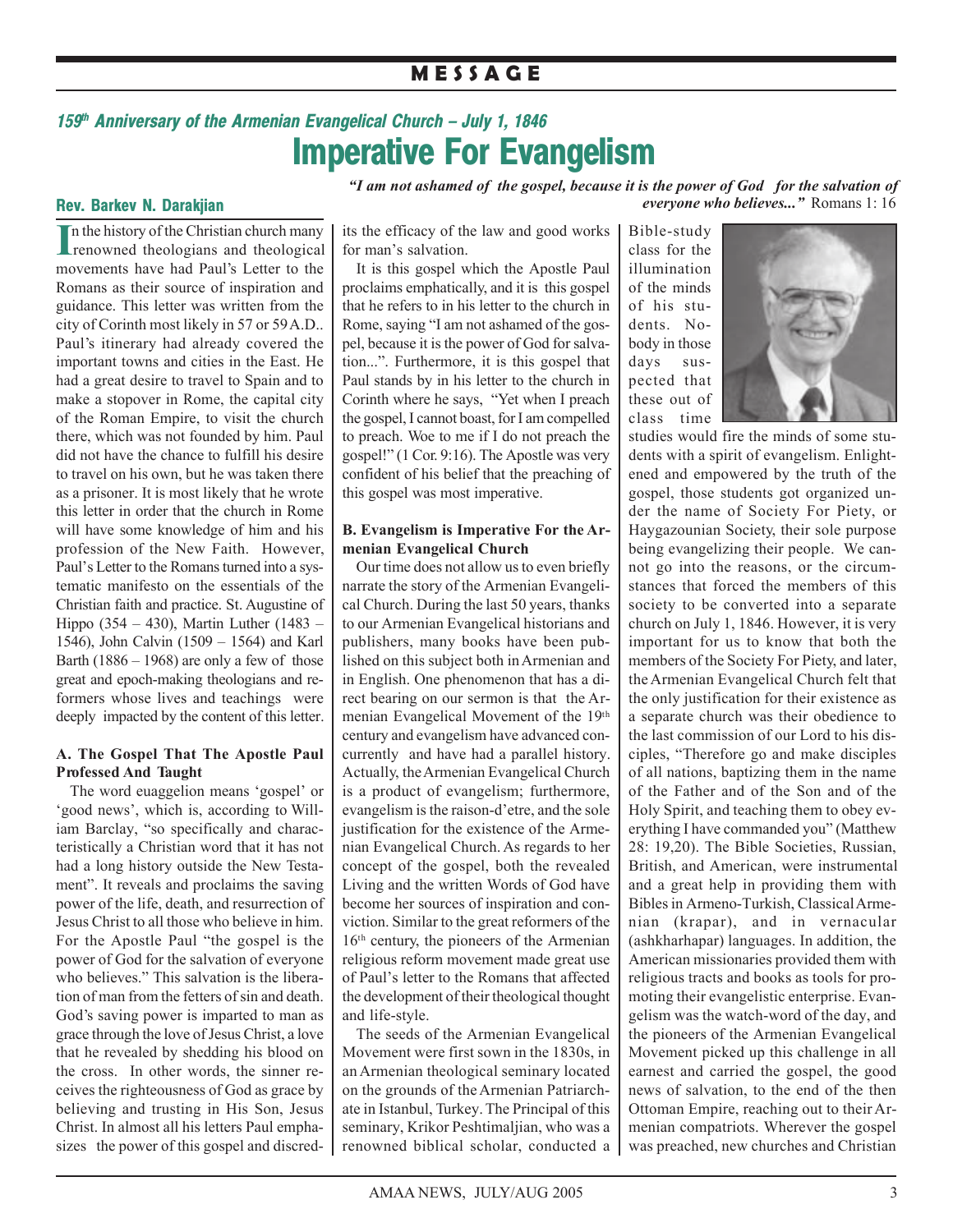# **M E S S A G E**

schools were founded through its power, and under the guidance of the Holy Spirit.

#### **C. Evangelism: An Imperative For Our Times**

Despite the new ways and methods by which evangelism is carried on nowadays, we must resist more than ever the temptation of considering it as an outmoded or anachronistic practice. The gospel of salvation is still as much an imperative for us Armenian Evangelicals, as it was during the formative years of this movement, because we believe that the gospel is the power of God, and is able to renew our lives and empower us to become witnesses to Jesus Christ, and to his saving grace. This should be an imperative challenge for our churches, if we are serious about our Christian faith and our evangelicalism. It is also imperative for us to acknowledge the fact that the Holy Spirit is the source of our power and wisdom to promote evangelism, so that in all of our endeavors we should seek first the glory of God, and his Kingdom. We are all called to evangelize, however, we should first seek the will of God for us. We should also submit ourselves to the control, and the wisdom of the Holy Spirit so that in all our endeavors God's name will be glorified and many souls will be drawn to accept Jesus Christ as their Lord and Savior. The following brief guidelines can be of some help:

a. Study the Holy Bible regularly and in a prayerful spirit. Remember that God speaks to us through His Word, while we speak to God through our prayers. Make a habit of using good and authoritative commentaries.

b. While evangelizing someone, take heed that the voice of God is heard louder than yours. Follow the guidance of the Holy Spirit.

c. We will not be "ashamed of the gospel" if we have had a personal encounter with Jesus Christ, have experienced his salvation, and have been practicing his presence in prayer and meditation.

d. Remember that evangelism is not given to you as a right, or a monopoly. The Holy Spirit uses other people to preach, or to evangelize. The spirit of Christian love and respect will make you "accept them, as you are accepted in Christ..." It is recommended that you carry on your evangelism under the supervision of your church.

e. Make every effort to be polite and considerate towards the people you evangelize, so that those who are weak in the faith will have no reason to stumble and to reject you and the gospel you bring to them.

f. Give glory and honor only to God, when the groups of people you evangelize grow in number, and the "number of saved increases".

g. Always keep in mind the following testimony of the Apostle Paul: "Yet when I preach the gospel, I cannot boast, for I am compelled to preach. Woe to me If I do not preach the gospel!" (1 Cor. 9: 16)

**\* \* \***

 Today, more than at any time, the world is badly in need of the gospel of salvation in Jesus Christ. The worst and most destructive current of secularization is carrying the so-called Christian nations of the West -Europe, United States, and Canada – away. Politicians, sociologists, educational institutions, and judicial authorities are making every effort to dismantle everything that has some religious connotation, including religious symbols, in order to build a "completely free" society. Many historians and theologians have already labeled this era as "post-Christian". There is no more a Christendom, Christian nation, and Christian culture. We, Armenians, including Evangelicals, are not free from the impact of secularization. What can we do? We will either follow the order of the day, or fight back with the sword of the gospel. On the one hand this new phenomenon will be very revealing, that is, it will separate

*I nspirational Corner nspirational* 

LET ME GIVE

I do not know how long I'll live But while I live, Lord, let me give Some comfort to someone in need By smile or nod, kind word or deed. And let me do what ever I can To ease things for my fellow man. I want naught but to do my part To "lift" a tired or weary heart. To change folks' frowns to smiles again. Then I will not have lived in vain And I'll not care how long I'll live If I can give ... and give ... and give.

the true believers from those who were just nominal Christians. Christianity will no longer be used by the national establishments and governments according to their whims, for political, social, and financial gain. All this is good. As true believers, we must rejoice over this secularization phenomenon. On the other hand, it puts us under great stress and obligation to get more serious in our faith, and our task of evangelizing. We can, and should pray to God that He may fill our hearts and minds with the spirit of the Pentecost, that we may again be filled by the power of the Holy Spirit, and go out to preach the gospel all over the world, beginning with our homes, churches, the Armenian nation, and the Armenian Homeland. Today, we are witnessing many shameful things around us, however, we are expected, and required that we never consider the gospel of Jesus Christ something to be ashamed of, in order not to fall under condemnation. Let us pray that the Armenian Evangelical Church be prepared to celebrate her  $160<sub>th</sub>$  anniversary by taking bold and fruitful steps in evangelism for the glory of God and for the well-being of Christ's churches and the believers at large. AMEN. G

**For further reading**: You may use the article on Evangelism in Rev. Barkev N. Darakjian's book, Indispensable Heritage, (Anpokharinely Jarankootyune - U. uhnhuuրինելի Ժառանգութիւնը) p. 109. This book has been recently published by the AMAA.

-BJ.Morbitzer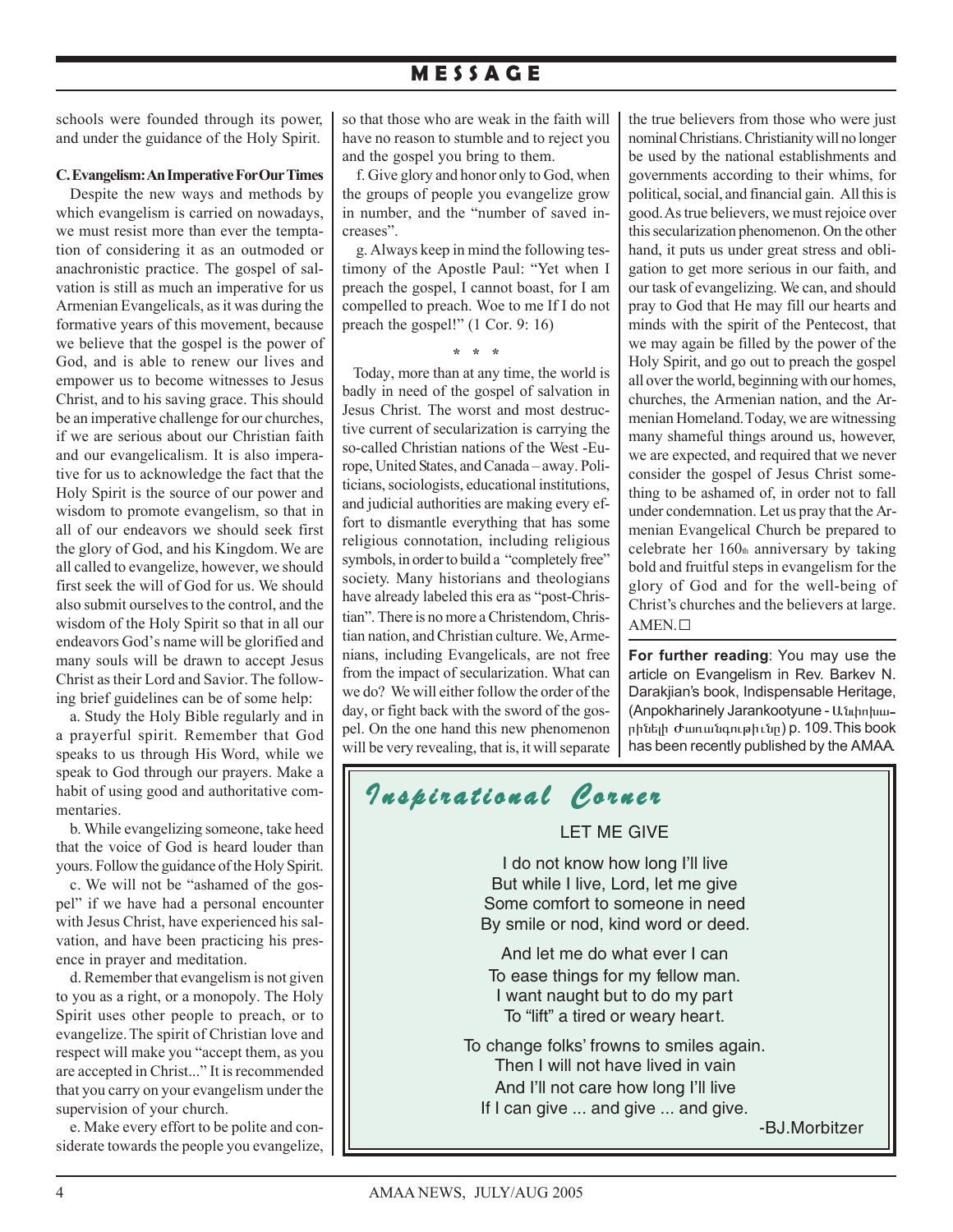# **A R M E N I A**

# **Odyssey to Armenia**

### **Joyce Stein**

**T**he moment our family of nine landed In Yerevan, we marked not only a homecoming, but a new adventure. We were joined by AMAA's President Dr. Steven Aharonian and wife Julie, AMAA Executive Director, Andy Torigian and members of other families involved within the mission of AMAA.

AMAA's capable Armenia Director Rev. Rene Leonian planned a packed nine day tour of the organization's churches, schools, camps, vacation bible schools, Nork Orphanage and Christian Centers.

Our mission to see first hand AMAA's unprecedented efforts in greater Armenia. Each day filled with exciting and often poignant visits: the impressive Avedisian School boasts having received Armenia's highest award for academic excellence and this day was celebrating a joyous graduation. Other schools were impressive on merits of their own: in Vanadzor, Spitak, Talin and Gumri's Dikran Andreassian School. Our group was regaled in each school with music, dancing and emotional recitations recounting Armenia's rich Christian heritage.

We were encouraged to see so many of the AMAA sponsored children cared for in the academic, spiritual and physical realm. Orphan and Child Care Committee members, Susie and Arsine Phillips, Grace Kurkjian and Joyce Stein were deeply impressed and eager to share their experience with the national Orphan and Child Care Committee members. It is noteworthy, this group raises close to \$200,000 each year for the underserved in Armenia.

Other visitations included churches and AMAA sites in Vanadzor, Yerevan, Stepanavan, Ashtarak, Spitak (where the pastor after 7 years moved his family of four from a container to a home!) Especially touching was the experience at the Sheen Shoghik Camp in Hankavan. Each week hundreds of children enjoy fresh air, good food, many activities, bible study, evening assemblies and loving counselors. Some of us met with very responsive sponsored children who surrounded us with hugs, hand holding and countless questions! An experience never to be forgotten!



For those first Armenia first timers, the sites of Karni, Keghart Monastery, Dilijan's Haghardzin Monastery, Ashtarak and old church sites, Lake Sevan Etchmiadzin and Khor Virap were captivating. All were happy to have an outing at Yerevan's legendary vernisage (open air market). And none of us will ever forget the touching theological academy graduation for over 150 seminary students who plan to go into the field. Yerevan's rich heritage was evidenced in its outstanding museums and the world famous Maderataran Library and Archives.

The 35 AMAA mission partners counted it a privilege to have witnessed the Christian outreach and impressive impact of AMAA's true mission in the homeland. May God continue to bless the work.  $\Box$ 



President Robert Kocharian received the visit of the delegation of the Armenian Missionary Association of America (AMAA), on June 20<sup>th</sup>, headed by the Executive Director of the Association, Andy Torigian.

President Kocharian, with much gratitude, mentioned that his meetings with the Armenian Evangelicals is frequent and he highly appreciated the educational and philanthropic projects of the Armenian Evangelical Church, and the AMAA.

Pictured above - Left to Right: Rev. Rene Leonian, AMAA Representative in Armenia; Albert Momjian, Esq., AMAA Solicitor; Dr. Hrair Aharonian, AMAA President; President of Armenia, Robert Kocharian; Andy Torigian, Executive Director of AMAA; Joyce Stein, AMAA Board Member and Stephen Philibosian Foundation; George Phillips, Esq., AMAA past Vice President.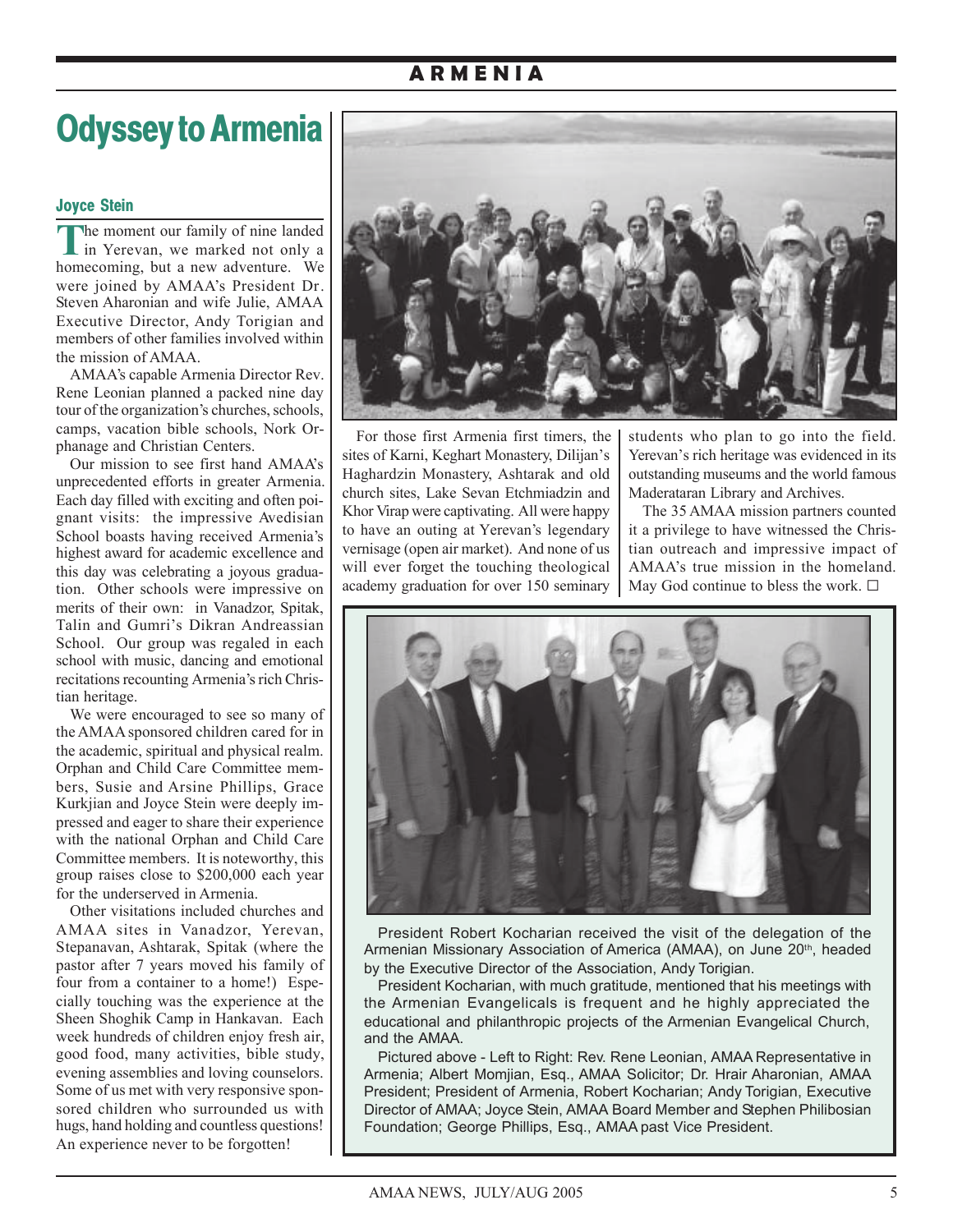# **L E B A N O N**

# **Syrian and Lebanese Sojourn**

### **Joyce Stein**

**T**he Stein, Landes and Danelian family  $\blacksquare$  joined by the Aharonians, Andy Torigian and Harry Balukjian flew from Yerevan to Aleppo, Syria, where we received a royal welcome by Rev. Harout Selimian. The reverend, a friend of Aleppo's special security agent facilitated a smooth entry into that marvelous ancient city. We were hosted by the established evangelical churches and one evening, a festive reception was held in our honor. Indeed we were welcomed by Aleppo's most respected community members of society. One fascinating morning was spent with Aleppo's grand mufti (the supreme religious leader of that city). Rev. Selimian's hand was evident on every occasion, including the Aleppo/Damascus journey of a three car convoy to Lebanon.

Nostalgia was keen as we paid a brief visit to Anjar and its young pastor Rev. Messerlian. We were given a glimpse of the parsonage built by Stephen Philibosian whose image adorns that home in beautiful Bas Relief. His name is also etched on the wall of the science laboratory in partnership with the Gulbenkian Foundation.

Beirut is a bustling metropolis, and Haigazian University (HU) the center of attraction for those celebrating the university's remarkable 50 years. Among the outstanding events: baccalaureate services lead by Princeton Seminary's President Ian Torrance. A lovely alumni dinner in the Mugar Garden was unforgettable for alumni, HU trustees, women's auxiliary and many friends. A band composed of HU alumni and students regaled the guests with musical talents. An evening at the legendary Phoenicia Hotel celebrated HU's 50 years chronicling its history, beginning with 30 students, a budget of \$30,000 a year and an incredibly resourceful President Dr. John Markarian. Many remarks and messages abound that evening, in gratitude for the vision of the founders, AMAA, Mehagian and Philibosian. Following Emeritus President John Khanjian's moving invocation, President Emeritus Mihran Agbabian of the American University of Armenia, delivered



**Haigazian University 50th Anniversary Commencement.**

an insightful keynote message harking back to the importance education has played in Armenian life since time immemorial. Recognition was awarded to those who served Haigazian University. In efforts of significance, among recipients of the beautifully crafted plaques, was the Stephen Philibosian Foundation.

Thousands attended the impressive 50<sup>th</sup> anniversary commencement which took place in the Pavilion Royal at Biel Exhibition Center at the beautiful Beirut Port. The keynote speaker, foreign minister of Armenia, Vartan Osganyan spoke of the vital issues facing Armenians today and alluded to his role of diplomacy. Others who inspired were founding President John Markarian and valedictorians Cynthia Hanna and Kevork Kevorkian. The Beirut String Orchestra and the ARMISS Choir provided inspiring musical interludes. Armenian television broadcast the entire commencement and was viewed globally. An evening supper was held in honor of Minister Osganyan as all celebrated HU's unforgettable jubilee.

While in Lebanon we were cordially invited and welcomed by Catholicos Aram I of Cilicia at the Holy See in Antelias. Later, a dramatic ride into the mountains of Lebanon afforded an unprecedented visit to the summer residence of the Archbishop of the Armenian Catholic Church. We experienced special warmth as the Archbishop and his staff graciously hosted our group of 20.

Of keen interest to the Philibosian Foundation Family were the various schools the founder established 45 years ago in partnership with the AMAA and Children Incorporated. Some family members were not aware of Philibosian's vital involvement in these schools we visited: Armenian Evangelical Central High School is in Ashrafieh, where 400 students enjoy an excellent education in 7 departments of English, languages, science and math. Principal Sona Sisslian is assisted by Maral Manoukian and Arpi Hamparian who teaches computer skills to the young 5 year old scholars. Sixty-six youngsters are recipients of Children Incorporated (CI) and Philibosian Foundation (SPF) grants. We were impressed by a well stocked and refurbished library. The new multipurpose room has been underwritten by the Conte Foundation. The adjacent church is ably shepherded by Pastor Soghomon Kilaghbian and his resourceful, active wife Yester.

In Bourdj Hammoud we visited three schools: Armenian Evangelical Shamlian-Tatigian Secondary School with an enrollment of 280 students 90 of whom are spon-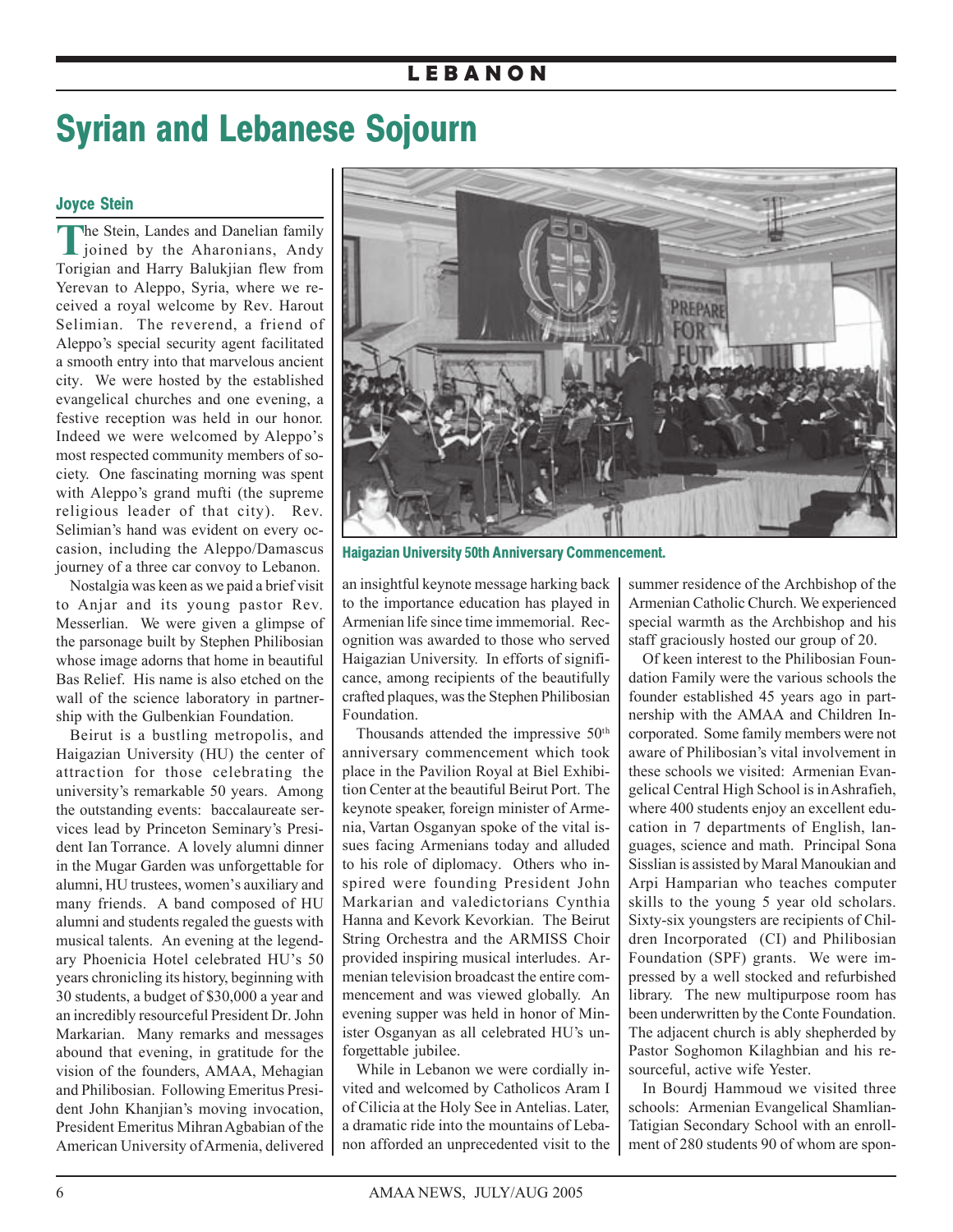# **L E B A N O N**

sored by CI/SPF scholarships. Principal Hrair Cholakian is ably assisted by Takouhi Sarkissian (CI Facilitator) and long-time librarian Seta Elmagian. We noted the excessive heat in that library and were informed the extremes in temperature are evident due to lack of heat and air conditioning. It is hoped this problem will be alleviated. Daily Vacation Bible School is held here during the summer months. There are chapel services daily.

The Armenian Evangelical Christian Social Center School in Trad is lead by Vera Sevajian (wife of the First Armenian Evangelical Church's pastor, Hovhannes). In spite of Principal Sevajian having lost her father recently, she greeted us graciously and thanked us for supporting 35 students of the 100 enrolled. Classes range from kindergarten to  $6<sup>th</sup>$ grade. We learned there are 18 teachers and 21 staff – all of whom have meager salaries (this holds true for all the schools). We were told one teacher of 26 years receives a salary of \$500.00 per month!

Trad's Armenian Evangelical Social Service Center is managed admirably by Miss Rita Lao. Rita described her mission to assist all Armenians who run the gamut of spiritual, physical and emotional needs. We bless Rita for her exemplary role in providing desperately needed help.

In the Nor Amanos section of Bourdj Hammoud called Dora, we paid a visit to Principal Mrs. Seta Karagoezian of the Armenian Evangelical P. & E. Torossian Middle School. With an enrollment of 235, 92 are CI/SPF sponsored. Classes range from kindergarten to ninth grade. Once more, we learned of the financial crisis facing all the schools.

Nor Hadjin is the site of Mr. Philibosian's beloved school. As a hadjintsy, he had a special affection for this institution established by his friends of the Guertmenian family. His picture and that of his family is featured in the lobby and assembly room. Mr. Sahag Dedeyan has been principal for over 30 years of the 170 students, 63 are CI/SPF recipients.

Visiting these few schools gave our family insight into the critical efforts supported and encouraged by the Philibosian Foundation. We are grateful to be able to assist in any way possible. And may the Lord bless these marvelous leaders and teachers who staff the schools.  $\square$ 



*His Holiness Catholicos Aram I of Cilicia welcomes AMAA guests at the Holy See in Antelias.*



*Visit to the summer residence of His Beatitutde Bedros XIX Tarmouni, Patriarch of the Armenian Catholic Church.*



*Visiting Aleppo's Grand Mufti Dr. Ahmad Hassoun (the supreme religious leader of that city).*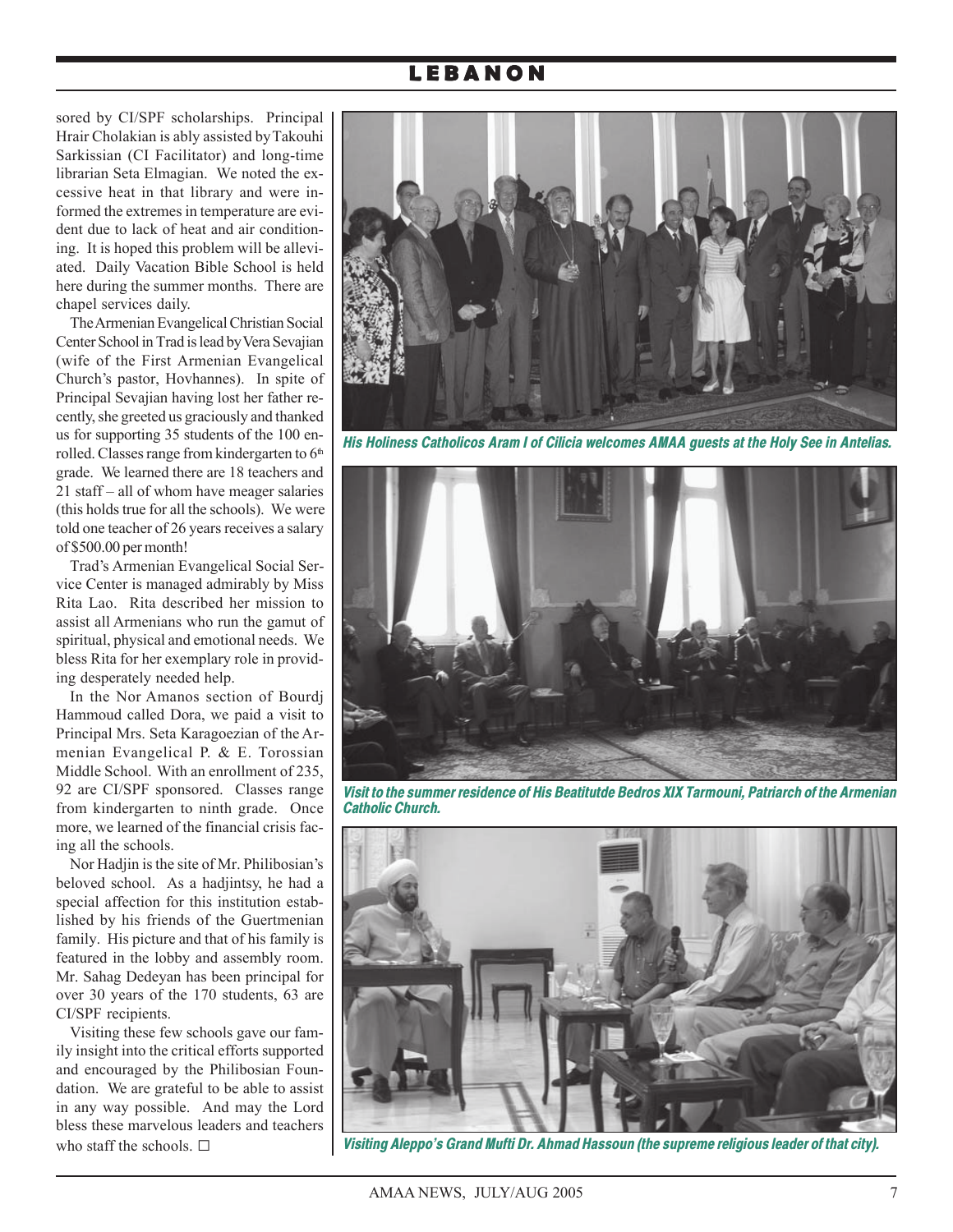# **Diva Kallen Esperian Thrills Audience at Haigazian University 50th Anniversary Celebration in Los Angeles**

The Reagan room of the exclusive<br>Jonathan Club, in Los Angeles on June 13, 2005, was abuzz with excitement as guests mingled. Kallen Esperian was, after 13 years, once again sharing her talents with the Los Angeles Opera as Alice Ford in *Falstaff*, and being featured at the Haigazian University Womens' Auxiliary luncheon; this time to celebrate Haigazian's 50th anniversary.

Esperian held the audience spellbound with her life-experiences and she *"Thanks God and her parents for the life she has led…amazing and hard to believe."* Her father Arthur Esperian died when she was just one-year old. Accepting his fragile health, he made her non-Armenian mother promise that she would keep her surname, *"So she will always know who she is*." Esperian lives in Tennessee with her husband and twelve year old son, who loves electric guitar!

With encouragement from her high school choir director, she received a full scholarship for voice at the Julliard School of Music in New York. She won the Pavarotti soprano competition at age 24. She has partnered with all "*Three Tenors*". Esperian is a member of the "*Three Sopranos*" with Kathleen Casello and Cynthia Lawrence. She is a highly respected Metropolitan Diva appearing worldwide with major opera companies. Esperian would love to sing in Armenia when her schedule permits.

Auxiliary Charter Member and past president, Mrs. Elizabeth Agbabian gave an overview of the Auxiliary's forty-five years of fund-raising. She presented Ms Esperian with a handmade necklace from Armenia and an ivory-inlaid pencil holder as a memento from Haigazian University.

Past-President Grace Kurkjian and Mistress of Ceremonies spoke about the founding of the University and gave a brief history of its first 50 years.

Womens' Auxiliary President, Joyce Philibosian Stein focused on the accomplishments of the Auxiliary, including the more than one million dollars



*Diva Kallen Esperian, sitting in the middle with the members of Los Angeles area Haigazian University Women's Auxiliary.*

raised for scholarships for Armenian students over its 45-year life. Stein then introduced notable guests Ann Kerr, Lucy Ishkanian, and Alice Navasargian, author of "*Armenian Women of the Stage"*(which also features Diva Esperian); Alumni Vatsche Barsumian, Gary Bedian and Ani Najarian, Former Secretary of Haigazian University and Founder of the Alumni Association; Board of Trustee members Rita Meneshian, Dr. Ani Darakjian, and Mrs. Hrair Mouradian (wife of the Trustees' chairman).

Flautist, Salpy Kerkonian, past *USC Friends of Armenian Music* Scholarship winner, thrilled the audience with her inspired performance dedicated to Ms. Esperian. The "*Friends*" were well represented at the luncheon.

Ann Kerr, wife of former President of the American University of Beirut, Dr. Malcom Kerr, scholar, author, and coordinator of the Fullbright Visiting Scholars' Enrichment Program at UCLA, shared her thoughts about the outstanding educational presence of Haigazian in Beirut and expressed her appreciation for the admirable efforts of the Women's Auxiliary over the years.

Lucy Ishkanian, here from New York to judge the Rachmaninoff Piano Competition at the new Walt Disney Hall, spoke about Pushman, the great Armenian  $20<sup>th</sup>$  century artist. She is the curator of the Pushman Estate, and is the author of two books on the life of Pushman. She knew his two late sons, Armand and Arsen. Ishkanian is making available a reproduction (14 degrees of separation and signed) of Pushman's painting "*Dream Pastures*" for the December  $7<sup>th</sup>$ , 2005 final Half-Century Celebration event of the Haigazian University Women's Auxiliary featuring Edward Djerejian, former Ambassador to Israel and Syria. The distinguished Honorary Committee includes; Vartan Grigorian, Carolyn Mugar, Ann Kerr, and Herant Khatchadourian. G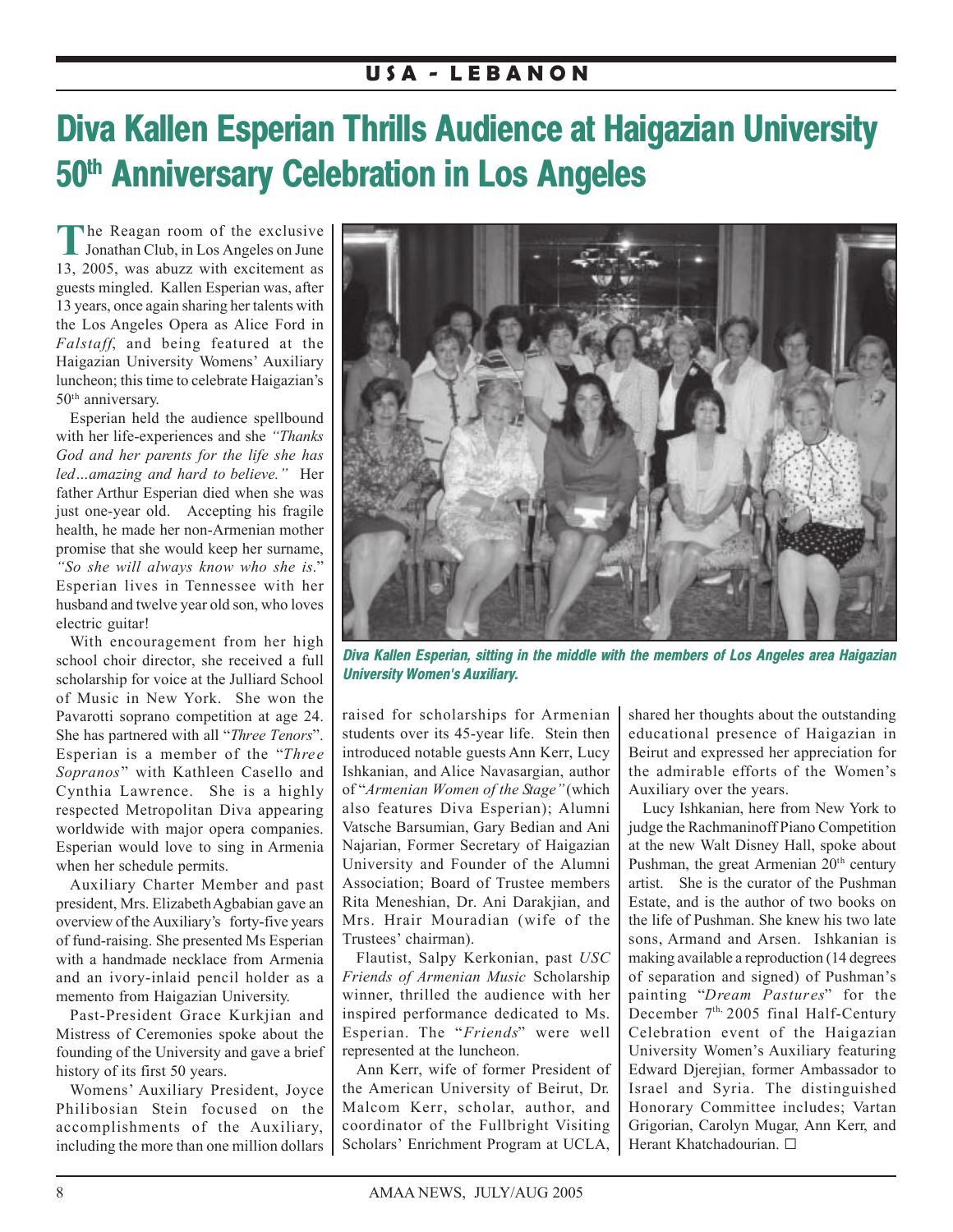# **N E W S & N O T E S**

# **AMAA Participates in Alexandria, VA - Gumri Sister City Festival**

If has been a beautiful tradition for the City of Alexandria, VA to spon sor a day long Armenian Festival each year, to support their sister sor a day long Armenian Festival each year, to support their sister city, Gumri in Armenia.

This year the Festival was held on Saturday, June 4, 2005 with a record number of visitors. The AMAA once again participated with a display of Armenian books and material promoting its relief work in Armenia. AMAA Field Director, Dikran Youmshakian participated in the festival and had an opportunity to address the audience.

The Alexandria - Gumri Sister Organizing Committee sponsors five children in Armenia through the AMAA.

On the following Sunday, the Field Director participated in the worship service of the Armenian Evangelical Fellowship of Washington DC, which was held at 4:00 pm in the sanctuary of the St. Mary's Armenian Apostolic Church. Mr. Youmshakian, in preaching the word, also thanked the St. Mary Church Council for opening their doors to the fellowship. The worship service was followed by a dinner and an audio-visual presentation on AMAA activities around the world.  $\square$ 



# **AMAC Annual Retreat in Kingston, Canada**



**O**n Friday July 1, 2005, the Armenian Missionary Association of Canada (AMAC) had their annual retreat in Kingston, Canada. Congregations of all four Armenian Evangelical Churches of Canada participated in the day long activities. The morning worship service speaker was Rev. Joe Matossian, the Minister to the Union (AEUNA). After lunch, during the missions hour, the AMAA Field Director Dikran Youmshakian had a special presentation about the work of the AMAA, which was followed by a question-answer period. To his appeal for support and mainly concerning the needs in the Middle East, several people responded, sponsoring needy students.

During the break after lunch, the AMAC Board had their meeting, during which the activities of the Association were reviewed.  $\square$ 

# **Armenian Evangelical Church of Toronto**

**T**he Armenian Evangelical Church of Toronto, Canada had their annual Fathers Day Picnic on Sunday, June 19, 2005 at Petecoat Creek in Ontario. AMAA Field Director, Dikran Youmshakian was the guest preacher at the open air worship service. Mr. Souren Hasserjian was honored as the father of the year. After worship service, the congregation had a wonderful time of fellowship, at the same time enjoying the great food prepared by the many talented cooks of the church.  $\Box$ 

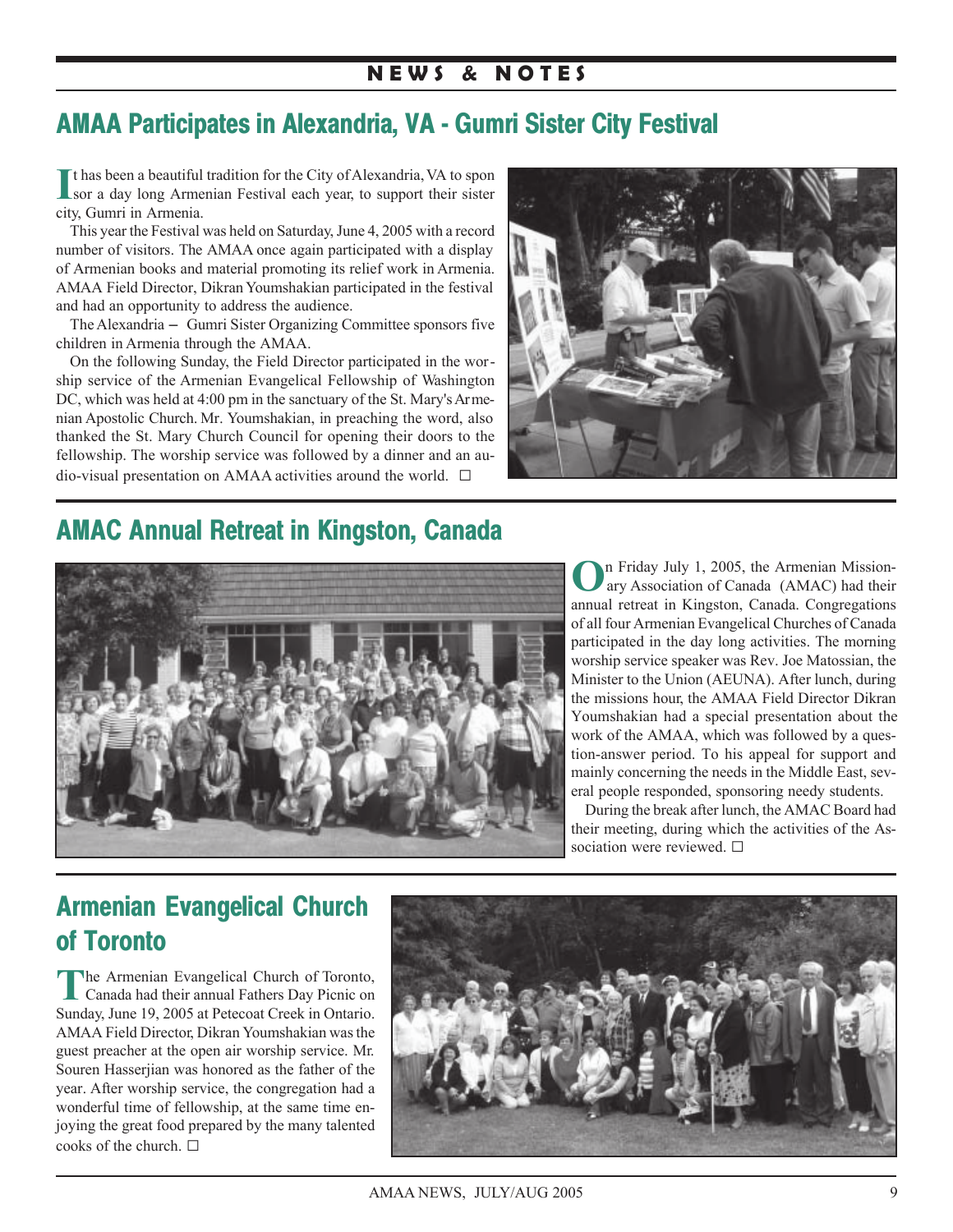# **M I L K F U N D**

# **Armenian Children's Milk Fund**

**66 W** *J*e are here to applaud our achieve ments in Armenia", Elaine Kasparian announced in her welcoming words, "but UNESCO reports reveal that an alarming 37% of the child population in Armenia is still malnourished."

Elaine Kasparian was the driving force behind organizing the Armenian Children's Milk Fund (ACMF), an all-volunteer organization formed by a diverse group of caring individuals in the aftermath of the tragic earthquake in Armenia in 1988.

A meeting of the Armenian Children's Milk Fund was held at the Kasparian residence in Lexington, MA on August 1, 2005. New members, as well as all previous committee members were invited. In her report on recent fundraising activities, Mrs. JeanMarie Papelian, the current Chairperson of ACMF informed those gathered that thanks to the unique trust people place in the Milk Fund, and thanks to the generous outpouring of love, 600 infants (ages 0 to 12 months) are placed on the annual feeding program. She added that these infants all have particular digestive problems and most are lactose intolerant. "To be placed on the program children should have a doctor's prescription", she added.

AMAA Field Director, Dikran Youmshakian, reported on the successful distribution process which is closely supervised. He also thanked ACMF volunteers for making this lifesaving program possible. ACMF spends \$75,000 annually to purchase formula. In recent years, and after eye witnessing the excellent distribution process, AmeriCares Foundation donated large quantities of formula at no charge. Just recently

# **Armenian Children's Milk Fund Honored by Armenian-American Veterans of Milford**

On April 12, the Armenian-American Veterans of Milford held an event honoring and awarding Armenian and non-Armenian organizations that have contributed to the Armenian community at the town's Senior Center.

Jeanmarie Papelian and Seta and Michael Kalajian were among the honorees for their outstanding, 15 year contribution to the Armenian Children's Milk Fund. Seta Kalajian, when accepting the award, spoke



*Seta and Michael Kalajian (left) receiving the award on behalf of the Armenian Children's Milk Fund.*

about the Milk Fund, the children it has saved and the ongoing need. The group began the project by collecting and sending milk oversees to Armenia, and to date have successfully saved the lives of 3,000 children. The milk, which travels from Paramus, NJ to Yerevan, supplies a child from infancy to 12 months. "It is the most wonderful thing I have ever done," said Jeanmarie Papelian.

At the conclusion of the event, attendees went to the Armenian monument at the Vernon Grove Cemetery in Milford to pay their respect to the martyrs of the Genocide.  $\square$ 

Armenia. This significant donation will help ACMF increase the number of children on the program to 1,000 and will also extend the feeding period to 18 months.

During the last 16 years ACMF has regularly provided Isomil formula through the AMAA, which supervises the distribution through clinics and centers in Yerevan, Gumri, Vanatzor, Goris and Stepanagert. Thanks to the efforts of the ACMF, the infant mortality rate in Armenia has tremendously declined. But, as reported, many children still need assistance.

The volunteers of ACMF organize fundraisers, large and small, including mass mailings, concerts, banquets and "have a heart" dinners at homes. There are many ways that individuals can help. A direct donation earmarked for ACMF; remembering departed loved ones through a memorial gift to ACMF; the celebration of special occasions, such as the birth of a child, birthday, wedding, wedding anniversary, etc. with donations in lieu of gifts designated for the ACMF; and finally organizing fundraisers at homes with friends.

The blessing of giving to ACMF and saving the life of a child will leave an everlasting impression in our lifetime.

A minimal gift of \$20.00 per month will save the life of one more child. Please use the form to send in your tax deductible donation.  $\square$ 

|    | a 40-foot container of Isomil was shipped to   Thanks to the efforts of the ACMF, the  |
|----|----------------------------------------------------------------------------------------|
|    |                                                                                        |
| ہے |                                                                                        |
|    | I would like to support and enable ACMF to make a difference in the lives of Armenia's |
|    | most vulnerable citizens. Enclosed is my donation of $\oint$                           |

*Name -------------------------------------------------------------------------------------------- Address ------------------------------------------------------------------------------------------ ---------------------------------------------------------------------------------------------------- (please make your tax-deductible checks payable to AMAA and mail to 31 W. Century Rd. Paramus, NJ 07652)*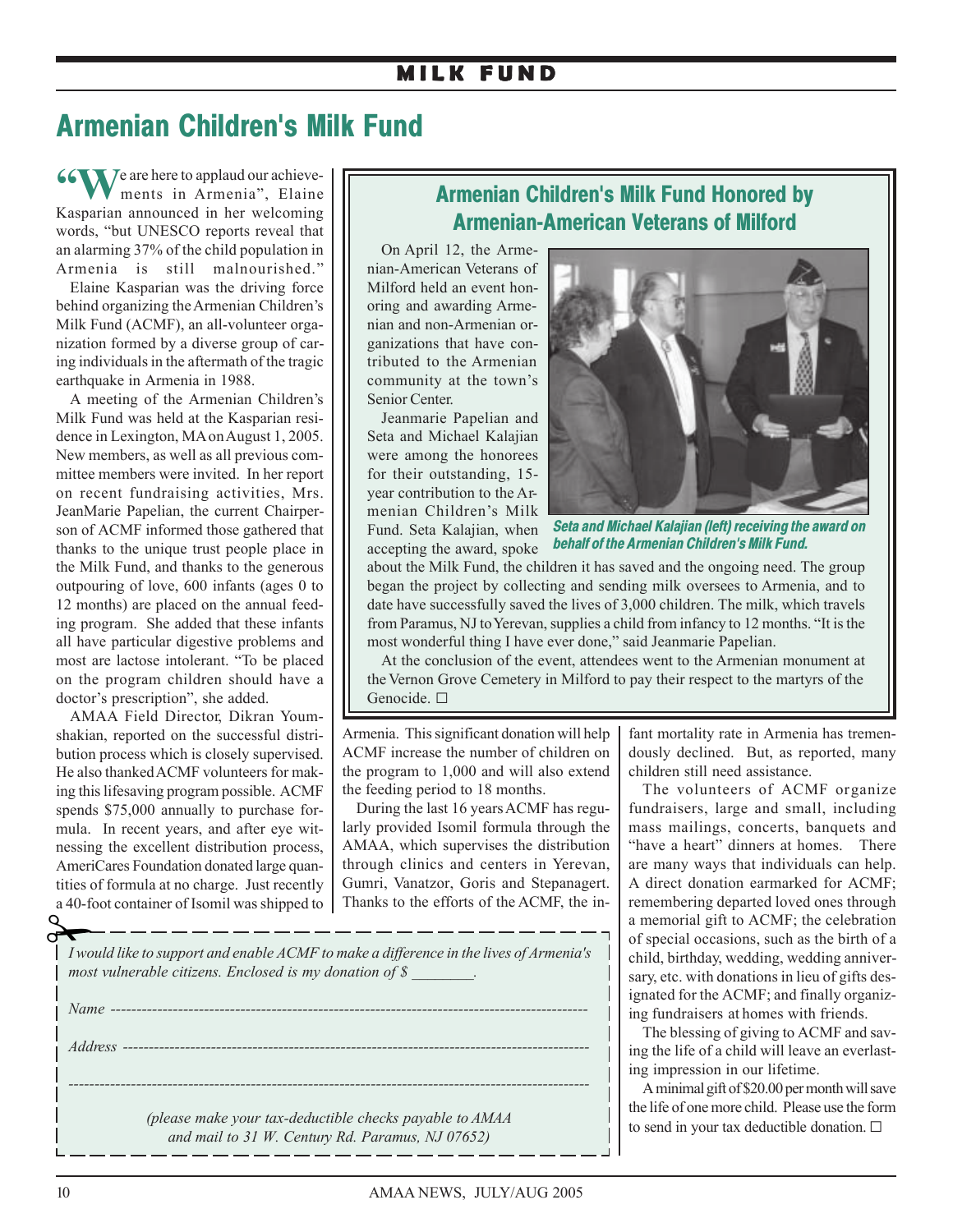# **Tenth Annual Children's Summer Camp in Bulgaria**

The Annual Children's Summer Camp of the Armenian Evangelical Churches of Bulgaria took place from August 1 - 12 at *Manastira* Summer Retreat Center in Liaskovetz, Bulgaria. 67 children and youth, ages 6 - 18 participated.

The Chief Director of the Camp was brother Sarkis Hovhanessian assisted by youth leaders from Sofia, Plovdiv and Varna. The honorary guests of the camp were Rev. Sarkis Paravazian, the Chairman of the Armenian Evangelical Churches of Bulgaria and his wife Verjin.

The children were divided into three age groups. The daily camp program included worship service, Bible Study, arts & crafts, singing, social events, sports and outdoor physical activities.

There was also a special activity on the occasion of the 1600th anniversary of the Armenian Alphabet. The children learned about Mesrob Mashdotz, the creator of the Armenian Alphabet and learned special songs and poems dedicated to this event.

On Sunday afternoon, the older children participated in the worship service of a local Bulgarian church, where Brother Sarkis Hovhanessian gave a message and the camp children presented some of the songs that they had learned in the camp.

During the last day of the camp, the children presented a special program of songs, recitations and skits, and had an exhibition of their art work. Each child received a cross necklace as a symbol of God's love and a small lamp as a symbol of Christ's light. Special symbolic achievement awards were also presented to those who were most active and best behaved during the camp.

The camp was a blessing to all participat-



ing children, many of whom are of immigrant families from Armenia. As in the past, this year's children's camp in Bulgaria was made possible by AMAA's financial and moral support.  $\square$ 

# **Sixth Year of Camp Arevelk ends in resounding success**

**Lamp Arevelk hosted its 6th annual** week-long summer camp ministry under the leadership of Camp Director Sylvia Jizmejian and Camp Registrar David Shahbazian during the week of August 7-13, 2005. Attendance grew to record number of 58 campers and 19 advisory staff (in 2000, it was 17 campers and 6 staff.) In addition to the normal 10-15 year old group, there were sessions for those 16-17 years old.

There were many new things this year at Camp Arevelk. In addition to the increased age range, Camp Arevelk moved to a better facility in Greenville, New York. This year, the Arevelk program was held at the Ararat Youth and Conference Center owned by the Diocese of the Armenian Apostolic Church.

During the week, the campers participated in numerous outdoor activities (hiking, swimming, tennis, basketball, volleyball, field games and various other team games) against the backdrop of the beautiful Catskill Mountains They ate in a modern cafeteria styled dining hall and enjoyed the cleanliness and ease of an on site pool with two lifeguards. The games and activities were an integral part of the Camp but the heart of the camp is not found in the games. It was in the Bible studies and sessions.



The speaker for both groups was Rev. Ara Jizmejian. The topic for both groups was "Sin and Temptation" (or the S & T Index.) Our main verse for the week was 1 Corinthians 10:13 which states "No temptation has seized you except what is common to man. And God is faithful; he will not let you be tempted beyond what you can bear. But when you are tempted, he will also provide a way out so that you can stand up under it." Rev. Jizmejian was also the Bible teacher for the older group which met 2-3 times daily doing focused studies on Colossians and Philemon, as well as discussing topics that concern our young people. The Bible teacher for the younger group was Andrew Joyce, the Youth Director of the Armenian Martyrs Church of Havertown, PA.

On Saturday, the family kebab picnic was another huge success serving approximately 200 campers, staff, and family members. Many thanks to the staff of the Diocese  $\&$ Ararat Center for helping us transition to such a nice facility, feeding us well, and making our stay comfortable. Also, many thanks to the all those who came and helped at the picnic.

We are most gracious for the financial support from the AMAA, and AEUNA, who both increased their funding this year to accommodate the move to the Ararat Center. $\Box$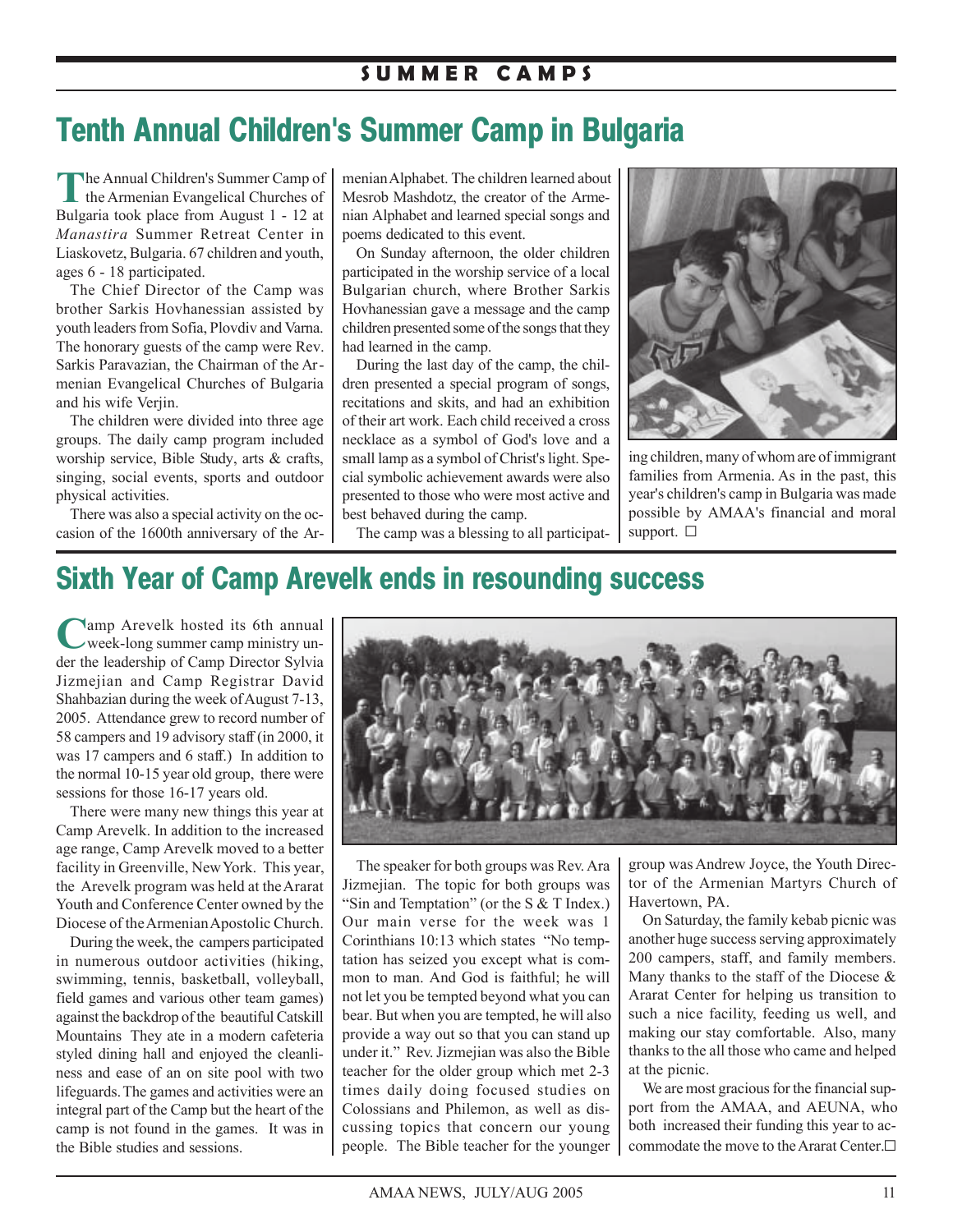# 159-րդ Տարեդարձ Հայաստանեայց Աւետարանական Եկեղեցիի - 1 Յույիսի, 1846

# ԱՒԵՏԱՐԱՆԵԼՈՒ ՀՐԱՄԱՅԱԿԱՆԸ

«վասնզի ես ամօթ չեմ սեպեր աւետարանը, որովհետեւ Աստուծոյ գօրութիւնն է ան՝ բոլոր հաւատացեալներու<mark>ն</mark>  $\psi$ pharphulihun mumamiyan kamalan 16

### վեր. Պարգեւ **Ն. Տարագ** ճեան

**i: կեղեցական պատմութեան մեծ դէմքերն ու շար-<br>Սժումները իրենց աստուածարանական եւ հոգեւոր<br>ներանական** ներշնչումը եւ առաջնորդութիւնը առաւելաբար ստացած են Պօղոս Առաքեալի Հռովմի Եկեղեցիին գրած այս նամակէն զոր ան գրած է Կորնթոսէն, ՔԵ 57 կամ 59 թ.ին։ Կ՝արժէ հոս յիշել միայն Սուրբ Օգոստինոս Հայրապետր (354-430), Մարթին Լուտերր (1483-1546), Ժան Կալվինը (1509-1564),ու 20րդ դարու տիտաններէն Քարլ Պարթհր (1886-1968), որոնք իրենց կեանքին յեղաշրջումին, ու յեղաշրջական աստուածաբանութեան մեկնակէտ ունեցած են Առաքեալին այս նամակը։

Ա. Աւետարանը զոր Պօղոս Առաքեալ Դաւանեցաւ եւ **N**ւunւgանեց

«Աւետարան»ը կը յայտնաբերէ, ու կը յայտարարէ Քրիստոսի կեանքին, մահուան, ու յարութեան փրկարար զօրութիւնը անոնց համար, որոնք կը հաւատան անոր։ Ա՛յս է վկայութիւնը եւ արժեւորումը իր դաւանած աւետարանին։ Քրիստոսի բերած փրկութիւնը մարդուն ազատագրութիւնն է մեղքի ու մահուան կապանքներէն։ Ուրիշ խօսքով, մեղաւորը կը ստանայ Աստուծոյ արդարութիւնը իրրեւ շնորհք՝ երբ ան հաւատայ եւ վստահի անոր Որդւոյն՝ Յիսուս Քրիստոսի։ Առաքեալը կը շեշտէ այս աւետարանին փրկարար զօրութիւնը՝ հակազդելու համար օրէնքներով, եւ կամ բարի գործերով մեղաւորին փրկուելու եւ արդարանալու հրէական վարդապետութեան։ Ահա թէ ինչո՞ւ Առաքեալը շեշտակիօրէն կ՝ակնարկէ այս աւետարանին՝ Հռովմի նորահաստատ եկեղեցիին ուղղած իր նամակին մէջ՝ երբ կ՝րսէ՝ *«Վասնզի ես ամօթ չեմ սեպեր աւետարանը, քանզի* Աստուծոյ զօրութիւնն է ան բոլոր հաւատացեայներու *փրկութեան համար (Հռովմ. 1. 16)։* Իսկ Կորնթոսի եկեղեցիին գրած իր առաջին նամակին մէջ կ՝րսէ՝ «Վասնզի եթէ ես աւետարանը կր քարոզեմ՝ ինծի պարծանք չեմ համարեր, հապա իմ պարտականութիւնս։  $U$ անաւանդ, վա'  $j \nmid h$ նծի եթէ աւետարանը չքարոզեմ» (U. 4nplip. 9. 16):

## **ß. Հայց. Աւետարանական Եկեղեցին Աւետարանելու** Հրամայականին *Գ*իմաց

Մեր նիւթին հետ առնչակից եղող պարագան այն է, որ Հայ Աւետարանականութիւնը եւ աւետարանչութիւնը եղած են համրնթաց ու զուգահեռ։ Չենք սխալիր եթէ րսենք, որ աւետարանչութիւնը ծնունդ տուած է Հայ Աւետարանական Եկեղեցիին, ու անով միայն կ՝արդարացուի այս Եկեղեցիին գոյութիւնը։ Իսկ աւետարանի իր ըմբռնումին ու համոզումին ակն ու

աղբիւրը եղած է Աստուծոյ Խօսքը, որ մարմին առաւ ու յայտնուեցաւ Տէր Յիսուս Քրիստոսով եւ Աստուածաշունչ մատեանով։ Հայ աւետարանական ռահվիրաներուն համար մեծ ներշնչում եւ ուղեցոյց եղաւ Պօղոս Առաքեալի Հռովմայեցիներու գրած այս նամակը, ու ասիկա՝ թէ՛ աստուածաբանութեան, թէ ալ հոգեւոր կենցաղվարութեան համար։

Հայ Աւետարանական Շարժումին սերմերը ցանուեցան 1830-ական թուականներուն, Կ. Պոլիսի (Իսթանպուլ) Հայոց Պատրիարքարանի շրջափակէն ներս hաստատուած ուսումնարանի մր մէջ։ Այս հաստատութեան տնօրէնը՝ Գրիգոր Փէշտիմալճեան, որ Աստուածաշունչի հեղինակաւոր ուսումնական մրն էր՝ կազմեց Սուրբ Գիրքի սերտողութեան խմբակ մը իր աշակերտներուն միտքն ու հոգին լուսաւորելու համար։  $U<sub>1</sub>$ ն օրերուն ո'չ ոք կրնար նախատեսել որ այս դասի պահերէ դուրս կատարուող սերտողութիւնները պիտի հրահրէին աշակերտները աւետարանչութեան հոգիով։ Աւետարանի ճշմարտութեամբ լուսաւորուած եւ qoրացած այս աշակերտներէն ոմանք յետագային կազմակերպուեցան իբրեւ Բարեպաշտական կամ Հայկազունեան Ընկերութիւն, որուն միա՛կ նպատակն էր աւետարանի փրկութեան պատգամը տարածել հայ ժողովուրդին մէջ։ Մեր նիւթէն դուրս կր մնայ թուել այն պատճառներ, որոնք մղեցին Բարեպաշտականները կազմուելու իբրեւ Հայաստանեայց Աւետարանական  $b$ կեղեցի՝ 1 Յուլիս, 1846-ին։ Սակայն, մեզի համար կարեւորը այն է թէ Բարեպաշտականներ, ու յետագային՝ Աւետարանական Եկեղեցին՝ զգացին, թէ իրենց իրրեւ անջատ եկեղեցի ըլլալը կրնար արդարացուիլ միա՛յն աւետարանի քարոզութիւնով, այսինքն՝ աւետարանչութիւնով։ Աստուածաշունչի Ընկերութիւններ՝ Ռուսական, Բրիտանական, եւ Ամերիկեան, մեծապէս օգտակար եղան՝ հայթայթելով անոնց Սուրբ Գիրքեր՝ նախ հայատառ թուրքերէնով, ու ապա հայերէն գրաբար ու աշխարհաբար լեզուներով։ Միւս կողմէն՝ ամերիկեան միսիոնարներ հայթայթեցին անոնց հոգեւոր րովանդակութեամբ թերթիկներ եւ գիրքեր որոնք մեծապէս սատարեցին աւետարանչութեան ծաւալումին։ Աւետարանչութի՛ւն էր օրուան կարգախօսը, ու Հայ Աւետարանական Շարժումի ռահվիրաները խոր լրջութեամբ ընդունեցին այս մարտահրաւէրը, ու տարածեցին փրկութեան աւետարանը մինչեւ Օսմանեան Կայսրութեան հեռաւոր սահմանները՝ հասնելու իրենց ազգակիցներուն։ Հոն ուր աւետարանը քարոզուեցաւ, կազմուեցան նոր եկեղեցիներ եւ քրիստոնեայ դպրոցներ՝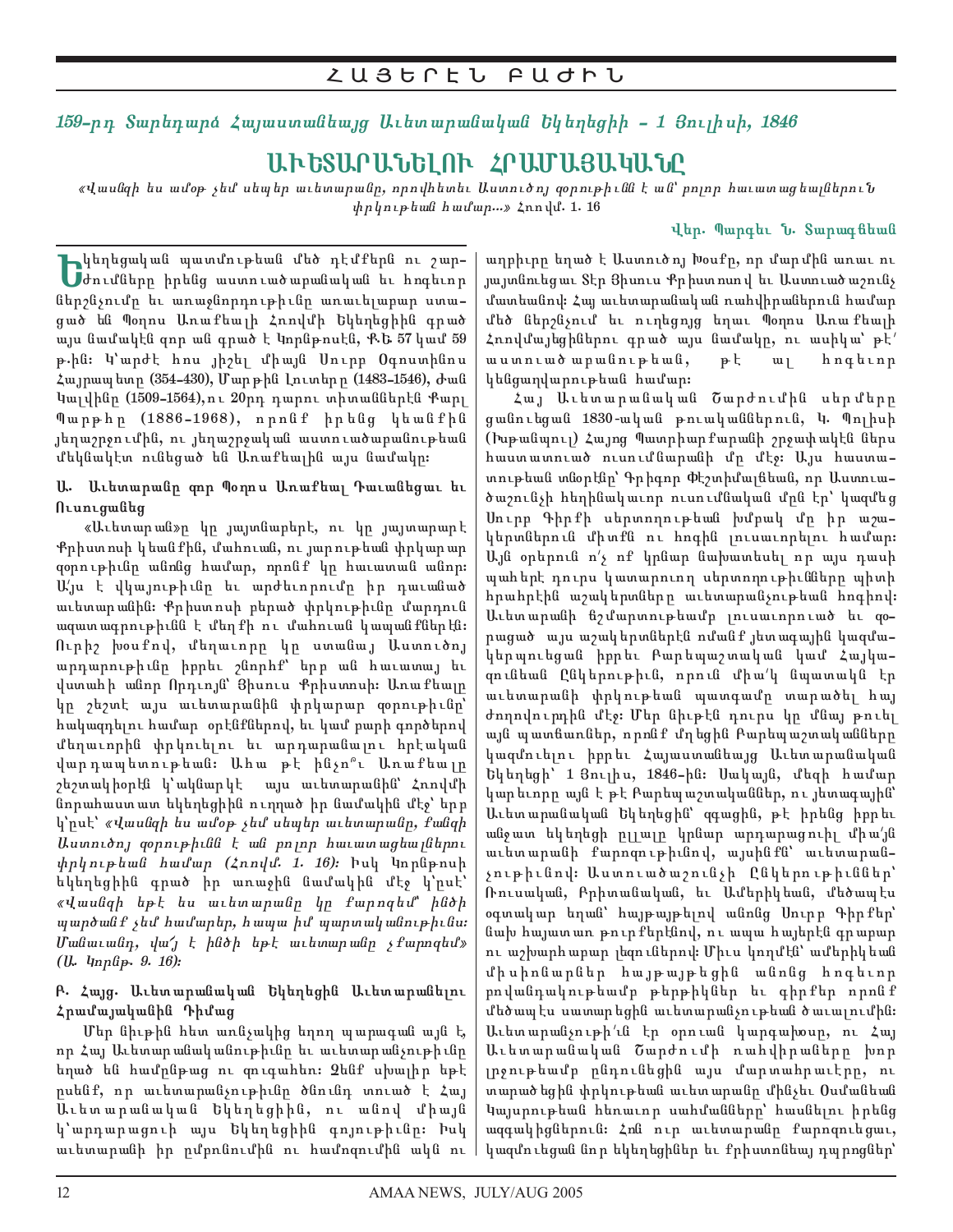## $\mathsf{\mathcal{L}}\cup\mathsf{\mathcal{B}}\mathsf{\mathsf{b}}\cap\mathsf{\mathsf{E}}\cup\mathsf{\mathsf{\mathsf{\mathsf{F}}}}\cup\mathsf{\mathsf{\mathsf{\mathsf{F}}}}\cup\mathsf{\mathsf{\mathsf{\mathsf{F}}}}\cup\mathsf{\mathsf{\mathsf{\mathsf{F}}}}$

աւետարանի զօրութեամբ եւ Սուրբ Հոգիին առաջնորդութեամբ։

## Գ. Աւետարանչութիւն՝ Օրուան Հրամայականը

Մեր այս օրերուն, աւետարանչութիւնը կրնայ թույացած րլլալ, եւ կամ՝ կերպերը փոխուած։ Այսուհանդերձ, պէտք չէ փորձուինք մտածելու՝ թէ աւետարանչութիւնը ժամանակավրէպ ու անտեղի ձեռնարկութիւն մրն է։ Փրկութեան աւետարանը տակաւի՛ն հրամայական պահանջք է մեզի՝ հայ աւետարանականներուս համար, ինչպէս որ էր այս Շարժումին կազմաւորման տարիներուն։ Որովհետեւ, մենք կր հաւատա՛նք՝ թէ աւետարանը Աստուծոյ զօրութիւնն է որ կր մղէ մեզ Յիսուս Քրիստոսի, ու անոր փրկարար շնորհքին վկաները ըլյայու մեր ժողովուրդին մէջ։ Ասիկա հրամայական <mark>մարտահրաւէր մր րլյալու է մեր եկեղեցիներու</mark>ն համար եթէ մենք լուրջ ենք մեր քրիստոնէական հաւատ քին ու մեր աւետարանականութեան մասին։ Հրամայական է նաեւ մեզի համար ճանչնալ եւ ընդունիլ՝ թէ Սուրբ Հոգի՛ն է մեր զօրութեան եւ իմաստութեան ակն ու աղբիւրը որով կրնանք ընդլայնել մեր աւետարանչութիւնը, ու մեր այս ջանքին մէջ նախապատիւ տեղ տալ Աստուծոյ եւ անոր Թագաւորութեան։ Կասկած չկայ որ մենք բոլորս ալ կանչուած ենք աւետարանելու, սակայն, նախ մենք ենթարկուելու ենք Սուրբ Հոգիին իմաստուն հակակշիռին, որպէսզի մեր րոլոր աշխատանքներուն մէջ Աստուծոյ անունը փառաւորուի, ու շատեր առաջնորդուին Ցիսուս Քրիստոսը ընդունելու իրրեւ իրենց Տէրն ու Փրկիչը։ <mark>Ահա այս մտահոգութեամբ, նաեւ խոնարհօրէն կր</mark> կատարենք հետեւեալ յանձնարարութիւնները.-

ա. կանոնաւոր եւ աղօթքի հոգիով սերտենք Աստուածաշունչը, գիտակցելով որ Աստուած կը խօսի մեզի իր Խօսքին միջոցաւ, մինչ մենք կր խօսինք Աստուծոյ՝ մեր աղօթ քներով: կարեւոր է գործածել րնտիր ու հեղինակաւոր մեկնաբանական գիրքեր։

ր. Աւետարանելու ժամանակ թոյլ տանք որ Աստուծոյ Խօսքը աւելի բարձր լսուի քան մեր ձայնը։ Հետեւինք Սուրբ Հոգիին առաջնորդութեան։

գ․ Աւետարանը ամօթ պիտի չհամարենք եթէ  $\alpha$ իտնարհութեամբ հետեւինք 3իսուսի քայլերուն, եւ առաքեալին խորհուրդներուն։ Անփոխարինելի են անձնական փրկութեան փորձառութիւնը եւ հոգեւոր դաստիարակութիւնը։

դ. Աւետարանչութիւնը չնկատենք մեր անձնական իրաւունքը կամ մենաշնորհը։ Սուրբ Հոգին կը հաճի մե՛զ եւս գործածել ուրիշներու կարգին՝ աւետարանչութիւն ընելու։ Թող Քրիստոսի սիրոյ եւ յարգանքի հոգին մղէ մեզ ընդունելու ուրիշները, այնպէս՝ ինչպէս մենք ընդունուած ենք Քրիստոսի կողմէ։ Մեծապէս յանձնարարելի է որ <mark>մենք</mark> աւետարանչութիւն կատարենք մեր եկեղեցիին  $h$ սկողութեան կամ հովանաւորութեան ներքեւ։ $\vert$ 

Զգուշանանք յատկապէս մեր տիրապետութեան ենթարկելէ այն անձերն ու խմբակները զորոնք կ՝ աւետարանեն ք։

ե Ուշադիր ըլլանք որ մեր աւետարանչութիւնը գայթակղութեան առիթ չտայ։ Ըլլանք քաղաքավար եւ փափկանկատ, ու յարգենք մեր աւետարանած անձերուն գաղափարները, ժամանակը, եւ տրամադրութիւնները։

զ. Փառքն ու պատիւր միա՛յն Աստուծոյ տանք երբ մեր աւետարանչութիւնով «փրկուածներու թիւր կ՝ աւելնայ օրէ-օր»։

է. Մի'շտ յիշենք Պօղոս Առաքեայի հետեւեայ վկայութիւնը. «վասնզի եթէ ես աւետարանը քարոզեմ, in6 i par6 an q c;m f amar;r4 f <sup>a</sup> pa<sup>3</sup>  $w$ արտականութիւն։ Մանաւանդ՝ վա' է ինծի եթէ աւետարանը *չք*արոզեմ» (Ա․ Կորնթ․ 9.16)։

## **W;r=aban**

Այսօր, որեւէ ատենե աւելի, աշխարհ տարապայման պէտ ք ունի Քրիստոսի փրկութեան աւետարանին։ Ապակրօնութեան (*secularization)* ուժեղ հոսանք մր կայ այսօր աշխարհի ամէն կողմերը։ Քաղաքական մարդիկ, րնկերաբաններ, կրթական հաստատութիւններ եւ դատական իշխանութիւններ ամէն ջանք կ՝րնեն հրապարակէն վերցնելու ամէն ինչ որ կրօնական բնոյթ ունի, նոյնիսկ կրօնական խորհրդանշանները, որպէսզի «ամբողջովին ազատ» ընկերութիւն հաստատեն։ Մենք՝ hայերս, աւետարանականներն ալ մէջը ըլլալով՝ զերծ  $y$ ենք ապակրօնութեան այս հոսանքին ազդեցութենէն։ Ի՞նչ կրնանք ընել։ Մենք կա՛մ պիտի հետեւինք ապակրօնութեան մեզի ներկայացուցած օրակարգին, եւ կամ՝ պիտի մարտնչինք աւետարանին սուրովը։ Արդարեւ, իրրեւ հաւատացեալ քրիստոնեաներ՝ ապակրօնութեան այս հոսանքը նկատելու ենք մարտահրաւէր մը՝ նոր թափ տայու մեր աւետարանչական առաքելութեան։ Թերեւս հրճուելու ենք ի տես ապակրօնութեան այս երեւոյթին, որպէսզի աւելի գնահատենք աւետարանի փրկութեան պատգամը, ու աւելի ուժգին թափով լծուինք աւետարանչութեան։ Այսօր, աշխարհի վրայ իրա՛ւ ամօթալի շատ բաներ տեղի կ՝ունենան, սակայն, մեզմէ՝ հաւատացեա<sub>l</sub>ներէս՝ կ՝ակնկալուի, եւ կր պահանջուի որ Քրիստոսի աւետարանը «ամօթալի չհամարենք», որպէսզի դատապարտութեան տակ չմնանք։ Աղօթենք որ Հայց. Աւետարանական Եկեղեցին իր ծննդեան 160-ամեակը դիմաւորէ աւետարանչական նոր տեսիլքներով եւ գործունէութիւններով՝ Աստուծոյ փառքին, Յիսուս Քրիստոսի Եկեղեցիին, ու հայ ժողովուրդին հոգեւոր րարօրութեան համար։ Ամէն։  $\square$ 

Ծանօթ. Այս նիւթին շուրջ յաւելեալ պաշար կարելի է գտնել վեր. Պարգեւ Ն. Տարագճեանի «Անփոխարինելի Junանգութիւնը» հատորին մէջ որ վերջերս հրատարակուեցաւ։ Տես՝ «Աւետարանչութիւն եւ Հայաստանեայց  $U_t$ ետ արանական Եկեղեցի», էջ՝ 109-125: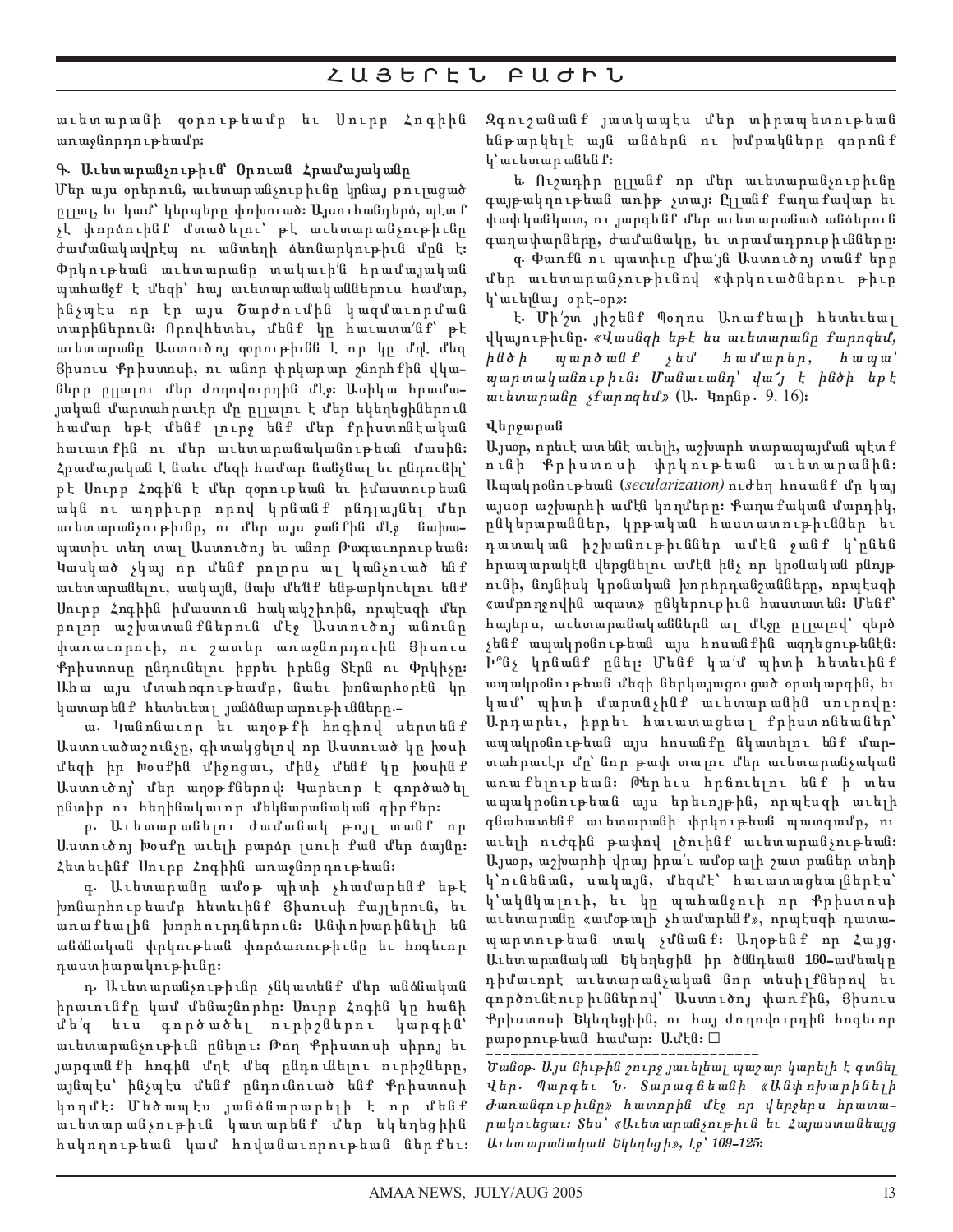# **O B I T U A R I E S**

### **Barkev Ishkanian**

Barkev Ishkhanian was born on December 23, 1939 in Aleppo, Syria. He was the only son of Abraham & Araxie Ishkanian. He received his primary education at the Armenian Evangelical



Bethel School. However, he couldn't finish high school as his father died at an early age and he had to start working to support his mother and sisters.

By trade he was an auto mechanic. He worked in Aleppo and then in Kuwait. On September 1, 1965 he emigrated to Australia. Soon after his mother and sisters joined him. On July 29, 1972 he married Magie Mardirosian and the family was blessed with three children - Araxie, Abraham and Raffi.

He was a loving and exemplary father. He was a hard worker and because of that he was able to provide a well off and comfortable life to his family.

He loved his church and his Armenian nation. He was always ready to do his best for his nation, his mother-land and his church. He worked for and gave generously to his church. He was always hospitable, friendly, and smiling. He loved happy atmospheres and he loved to create such atmospheres to make others happy as well.He had several interests and his own opinion and belief about different matters.

For many years Barkev was a member of the Armenian Evangelical Church Council of Sydney and a member of the district committee of the Armenian Missionary Association. He wholeheartedly worked for the Assocaition and encouraged all its projects.

This healthy, youthful and lively man became the victim of a brutal car accident on Friday-Saturday May 21, 2005, on Wakehurst Parkway, while driving home after a visit to a friend's home.

He leaves behind his lovely wife, Maggie, his mother, Araxie, his three children and his sisters, Flore, Hasmig and Seta and his many many friends within the church and the Armenian community.

Funeral services were held on Thursday, May 26, 2005 at the Armenian Evangelical Church of Sydney Australia. Over 400 family members and friends came to pay their tribute to this exceptional man.

The Sydney Armenian Community lost a great man. May God bless his memory to his family and to all.  $\square$ 

### **Araxie Flora Bedrosian**

Araxie Flora Bedrosian was born on August 24, 1921 in Albany, NY, the daughter of Aram and Flora Bedrosian. She was a graduate of Russell Sage College in Troy, NY, having



earned a Baccalaureate degree in business and foreign languages. Her various employments included working for departments of the State of New York, for insurance companies, and as secretary to churches, including the First Presbyterian Church of Albany and St. Paul Armenian Church of Fresno, CA. She was an active member of the Pilgrim Armenian Congregational Church of Fresno, volunteering for various assignments, and being a member of Dorcas Guild. She died from complications of chemotherapy on Sept. 19, 2002 and is buried in Ararat Cemetery in Fresno, alongside her parents. Among her survivors are her brother and sister-in-law, Dr. & Mrs. Levon Bedrosian; two nephews, and three grandsons, all of Delmar, NY; a few remaining cousins, and several friends.  $\square$ 

## **Elise Yakoubian**

Born on May 30, 1913, in Kharpoot, Turkey, Elise was the daughter of John and Arousiag Souroghlian.

They had created a beautiful home and a loving family. But alas!…this envi-



able situation did not last long. With the onset of 1915, the Turkish government's terrifying and frightful orders spread throughout the country and commanded the deportation and massacre of the Armenian race. The first order was to the heads of households - professionals and intellectuals - who were marched to the outskirts of the town, only to be slaughtered. Elise's father was in this group.

Soon after, Elise with her mother and baby brother had to abandon their niche with tearful eyes and join the group for the dreadful displacement march. Her baby brother got sick from lack of nourishment, and perished.

After unbearable tortures, and walking for weeks, they arrived Aleppo, and got admitted to the orphanage of the Rev. Aharon Shirajian.

Elise's mother, Arousiag, a widow and well educated, was deemed a suitable life partner to the reverend. She accepted his proposal, and they got married, and from this second union, God granted them a son and a daughter.

Elise attended the American High School for Girls in Aleppo, and upon graduation taught at the Emmanuel Elementary School. Meanwhile, she became very active in the life of Emmanuel Church as a choir member, Sunday School teacher, and a leader in the Christian Endeavor youth group.

In 1937, Elise immigrated to the States to join her two aunts residing in Rhode Island. She joined the Armenian Euphrates Evangelical Church and became an active member. Soon after she married Leon Yakoubian, a druggist from Connecticut.

Elise was very active in the community and volunteered in hospitals. After living in Stratford for 40 years, they moved to Lakeland, FL, where she became an ambassador to non-Armenians by introducing them to Armenian history and culture.

Elise was a woman of great faith. On March 15, 2005, she entered her rest peacefully in her own home in Lakeland. A memorial service was held in Lakeside Baptist Church, and the funeral service took place in Stratford (CT) Baptist Church.

Her husband predeceased her in 1992. Elise is survived by her daughter, Mary Elizabeth Yakoubian Cox, and son-in-law Daniel Cox, of Hoboken, NJ; two sons, David Yakoubian of Stratford, and Daniel Yakoubian, Esq., of San Diego, CA; two grandchildren, Damon and Nora Yakoubian; a brother, Ara Shiragian of Warwick, RI; a sister, Aranoosh V. Yeretsian of Cranston, RI; and numerous nieces, nephews and cousins.

May Elise's memory be a blessing and inspiration to all who knew her, and now to all who know about her.  $\Box$ 

## **Emma Minassian Aivazian**

Emma Melik Minassian Aivazian, 93, of Memphis, TN died on Wednesday, June 01, 2005. She was born in Tehran, Iran on August 28, 1912. After successfully completing the American Girl's School in Tehran, she moved to Beirut, Lebanon to attend the American University of Beirut School of Nursing. Always a strong-willed and independent woman, she carved out a new life for herself in Beirut, far from family and home.

While completing her degree in nursing, Emma met Garabed Hagop Aivazian, a psychiatrist and also a graduate of the American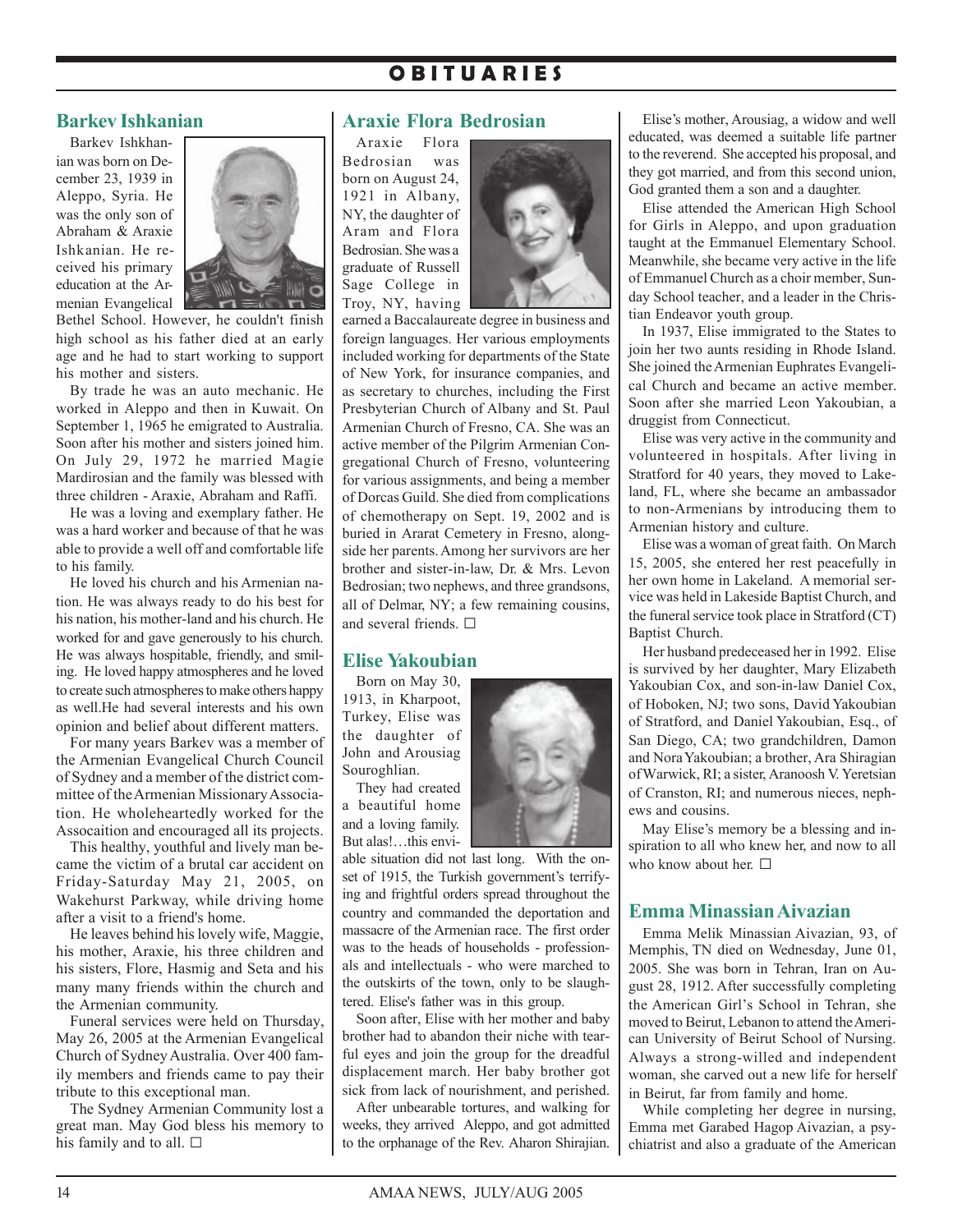# **O B I T U A R I E S**

University of Beirut. In 1939, she and Garabed married. Emma and Garabed had two daughters, Suzanne Aivazian Cohan and Lillian Aivazian Eades. Dr. Aivazian passed away in November of 2004.

During her years in Beirut, she volunteered for local organizations. Her most cherished experiences as a volunteer were at the Bird's Nest orphanage which had originally been created by a Danish missionary to save orphans of the Armenian Genocide.

In 1954, Mrs. Aivazian accompanied her husband to Memphis, Tennessee where he accepted a position at the University of Tennessee College of Medicine. Dr. and Mrs. Aivazian spent the rest of their years living in Memphis.

With an adventuresome spirit, she traveled throughout her life. She was also an avid reader and a brilliant backgammon player.

 Mrs. Aivazian was a member of the Second Presbyterian Church. She will be dearly missed by all who knew her.

Mrs. Aivazian leaves her sister, Mirouhi Melik Minassian Aftandilian; two daughters, Suzanne Cohan and Lillian Eades; four grandchildren, Sara Kristine Cohan, Abigail Kathryn Sanders, Matthew Eades, and Emily Eades Johnson; and one great-granddaughter, Eliza Grace Sanders. private funeral was held on Saturday, June 4, 2005. The family requests that memorial donations be sent to the AMAA-Dr. and Mrs. Aivazian Endowment Fund, 31 West Century Road, Paramus, New Jersey 07652. G

## **Berge Avadanian**

Berge Avadanian was a World War II hero who threw out the opening ball for the Red Sox fifthgame victory over the Yankees in last year's American League Championship Series. He was 86.



Mr. Avadanian, who was born on Flag Day 1918, the year of the Red Sox World Series victory, died in his Watertown home on June 6, 2005, the  $61<sup>st</sup>$ anniversary of the day he parachuted into France during the D-day invasion of France.

A native of Lynn, who grew up on a farm in Bellingham, Mr. Avadanian joined the Army shortly after the Japanese attack on Pearl Harbor. He participated in seven major campaigns, including the invasion of Italy, the Battle of the Bulge, and the D-day invasion of France.

Mr. Avadanian is survived by his wife, Rose Marie (Bazarian); a son, Paul B. of Waltham; a daughter, Sandra A. Starck of Watertown; a sister, Mary Kachichian of Stoneham; and two grandchildren.  $\square$ 

## **Angele Shnorhokian Sadakian**

Angele Shnorhokian Sadakian was born in Aintab, Giligia on March 8, 1921 to Rev. Hagop & Hripsime Shnorhokian. She was the middle daughter and had two sisters, Allis and Nvere.



When she was six months old, her family moved to Kessab, Syria, where her father was invited to work as pastor and teacher in the Armenian Evangelical Church. After two years, they moved to Beirut and then to Zahleh, Lebanon.

From 1932 to 1935, Angele's family went back to live in Kessab where her father served one of the local churches. Angele attended the British High School in Eeskenderoon, the High School for girls in Aleppo, and later went on to the Armenian Evangelical College in Beirut. After graduation, she joined her family in 1940 in Zahleh, and taught at the Armenian Evangelical School. On Nov. 26, 1941, she married Rev. Assadour Sadakian, the pastor and principal of the Armenian Evangelical Church and School of Nor Marash. They were married for sixty one wonderful years. They were blessed with five children, Avedis, Rosalie, Grace, Jacqueline, and Hagop, and ten lovely grandchildren.

Angele and her husband served in Kessab church from 1947-1955, and the Armenian Evangelical Martyrs Church of Aleppo from 1955-1973. During their ministry, Assadour would call his wife *Angelehs,* meaning "my Angele," in order to display his love for her. Pretty soon, everyone started calling her *Angelehs.* Indeed, Angele was not only known as the pastor's wife, but also as a leading role model and peacemaker in the community. Although Angele treasured her role as a devoted wife and mother, she was also a firm believer in community service and the importance of helping others.

All together, Angele and Assadour served in churches in Antioch, Kessab, Aleppo, and Nor Marash. In 1975 they came to the U.S.A. to fulfill their children's dreams and bring the joy of the Lord to a new place. Angele continued her service and ministry here, reading stories to Sunday School children. She knitted blankets for church fund-raisers and never stopped evangelizing her neighbors through her daily visits. Her work both within and outside the church won her the title of "Mother of the Year" at Calvary Armenian Cong'l Church on May 14, 2000.

Angele passed away on July 19, 2005 at the Peninsula Hospital with all five children at her side. Always loved by everyone, she will forever be remembered.

Donations in lieu of flowers were sent to the AMAA. □

**The AMAA Board of Directors and staff wish to extend their heartfelt condolences to the families of the following deceased friends whose names were submited to us for publication in the AMAA News**

*Aynejian, John Park Ridge, NJ Berberian, John Fresno, CA*

- *\* Bogosian, Armine Woodland Hills, CA*
- *\* Cherkezian, Archie Scottsdale, AZ*
- *\* Davitian, Charles Kew Gardens, NY*
- *\* Harrison, Edward*
- *\* Kizirian, Virginia Fresno, CA Kouyoumjian, John Jamaica Plain, MA Kurkjian, Grace Sherman Oaks, CA Maljanian, Edward Los Angeles, CA*
- *\* Manougian-Shenorhokian, Lousaper Australia*
- *\* Marganian, Sirvart Mission Hills, CA*
- *\* Minassian, Elizabeth Saddle Brook, NJ*
- *\* Panoian, Rosa*
- *\* Saxenian, Margarit*
- *\* Terkhanian, Peter Philadelphia, PA*
- *\* Tilkian, Victoria Thousand Oaks, CA*
- *\* Topjian, Nellie Canton, MA Torunian, Levon*
- *\* Zadurian, Albertine Roumania*
- *\* Memorials designated for AMAA*